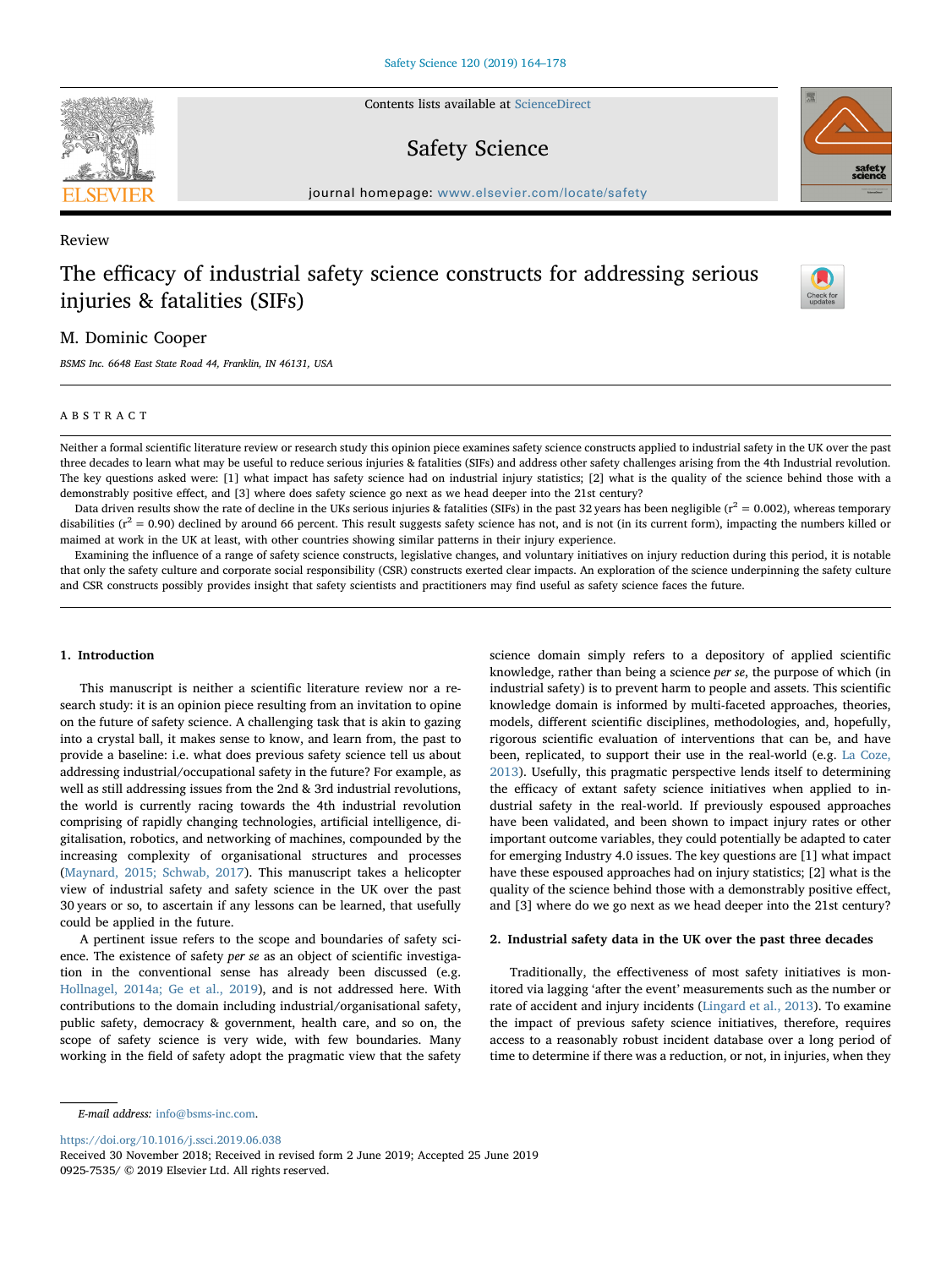<span id="page-1-0"></span>

Fig. 1. U.K. Occupational Injury Trends 1986–2018, Safety Initiatives, Unemployment Rate, and notable disasters.

were introduced. The United Kingdom's Health & Safety Executive (HSE) offers such data via its RIDDOR database. The "Reporting of Injuries, Diseases and Dangerous Occurrences Regulations (RIDDOR) 1995, put duties on employers, the self-employed and people in control of work premises (the Responsible Person) to report certain serious workplace accidents, occupational diseases and specified dangerous occurrences (near-misses) to the British Health & Safety Executive.

To provide data-driven insights to the crystal-ball gazing, the entire range of reported RIDDOR data from 1974 to 2018 were obtained from the British HSE website (i.e. ridhist.exe). HSE notations to the data indicated compulsory reporting was not a requirement from 1974 (When the Health and Safety at Work etc Act 1974 was introduced) to 1980, thus 1974–1980 data is likely contaminated by under-reporting (e.g. [Clarke and Robertson, 2008\)](#page-11-0). Similarly, from 1980 to 1986 mandatory reporting applied to a limited number of incident types only, with an annual date range from January to December. This changed in 1986 when the range of mandatory reporting of incident types was expanded with the year running from April to March. This has remained relatively constant since. As such, the reported RIDDOR incident data shown in [Fig. 1](#page-1-0) are from 1986 to 2018 and show the UKs reported major and minor injury trends for the past 32 years or so. The major injury data is the sum of the number of fatalities and major specified injuries. The minor injury data reflect reports of the number of injuries requiring 3 or 7 days off work (the HSE replaced the former with the latter in 2012). The number of injuries is used instead of Injury Rates, due to different sources of employment data pre and post 2004/5, meaning the Injury Rates after this date are not directly comparable with the Injury Rates prior to this date. The RIDDOR data also excludes restricted work cases, first-aid cases, industrial diseases, road traffic, maritime, deep-sea fishing, air transport, and military injuries.

In this paper, fatalities, and major specified injuries ([RIDDOR,](#page-13-2) [1995\)](#page-13-2) are referred to as Serious Injuries & Fatalities (SIFs). The over 3 day or over 7-day minor injuries are referred to as Temporary Disabilities. There are two common severity levels attached to SIFs ([Massachusetts Department of Public Health, 2005, 2007\)](#page-13-3), currently in use in various workplaces focused on trying to control SIFs. Presented

in [Table 1](#page-2-0), ranging from most serious to least, these are: Life-Threatening, and Life-Altering cases. Temporary Disabilities, Restricted Work, and First‐Aid cases, generally, are not treated as SIFs (unless circumstances decree otherwise), but there are valid arguments for including Temporary Disabilities as SIFs if they incur a lost-time away from work injury of greater than 30 days.

#### 2.1. Safety initiatives introduced into the UK workplace from 1986 to 2018

During the period 1986–2018 various safety science, legislative, and voluntary initiatives were introduced or implemented in the UK.

The safety science initiatives include Safety Culture (inc. safety climate, behavioural safety, safety management systems, safety culture maturity), Human Error (HE), High Reliability Organisations (HRO), Process Safety Management (PSM), Incident Causation Theory, Resilience Engineering (RE), Safety Mindfulness (SM), and Mental Health (MH).

Legislative initiatives include the Management of Health & Safety at Work Regulations (MHSWR), [1992;](#page-12-2) the Offshore (Safety Case) Regulations 1992; the Construction, Design & Management Regulations (CDM), 1994; RIDDOR Amendments, 1996; The Control of Major Accident Hazards (COMAH) Regulations 1999; the Control of Substances Hazardous to Health Regulations (COSHH) 1999; and the Corporate Manslaughter and Corporate Homicide Act 2007. Various amendments to some of these regulations were also introduced. Revitalising HSE was primarily an internal HSE initiative to make the regulator more effective by partnering with other stakeholders.

Voluntary initiatives, sponsored by professional safety bodies (e.g. Institution of Safety & Health – IOSH) and consultants include the adoption of British Standard BS8800, a guide to occupational health and safety management systems based on the [British HSE](#page-12-3)'s HS(G) 65 [\(1991\)](#page-12-3) Health & Safety management guidance document. Both HS(G) 65 and BS8800 provide a framework to identify, control and decrease workplace health and safety risks. BS8800 later morphed into OSHA(S) 18001, to provide a recognised international standard for the implementation of a health & safety management system, which again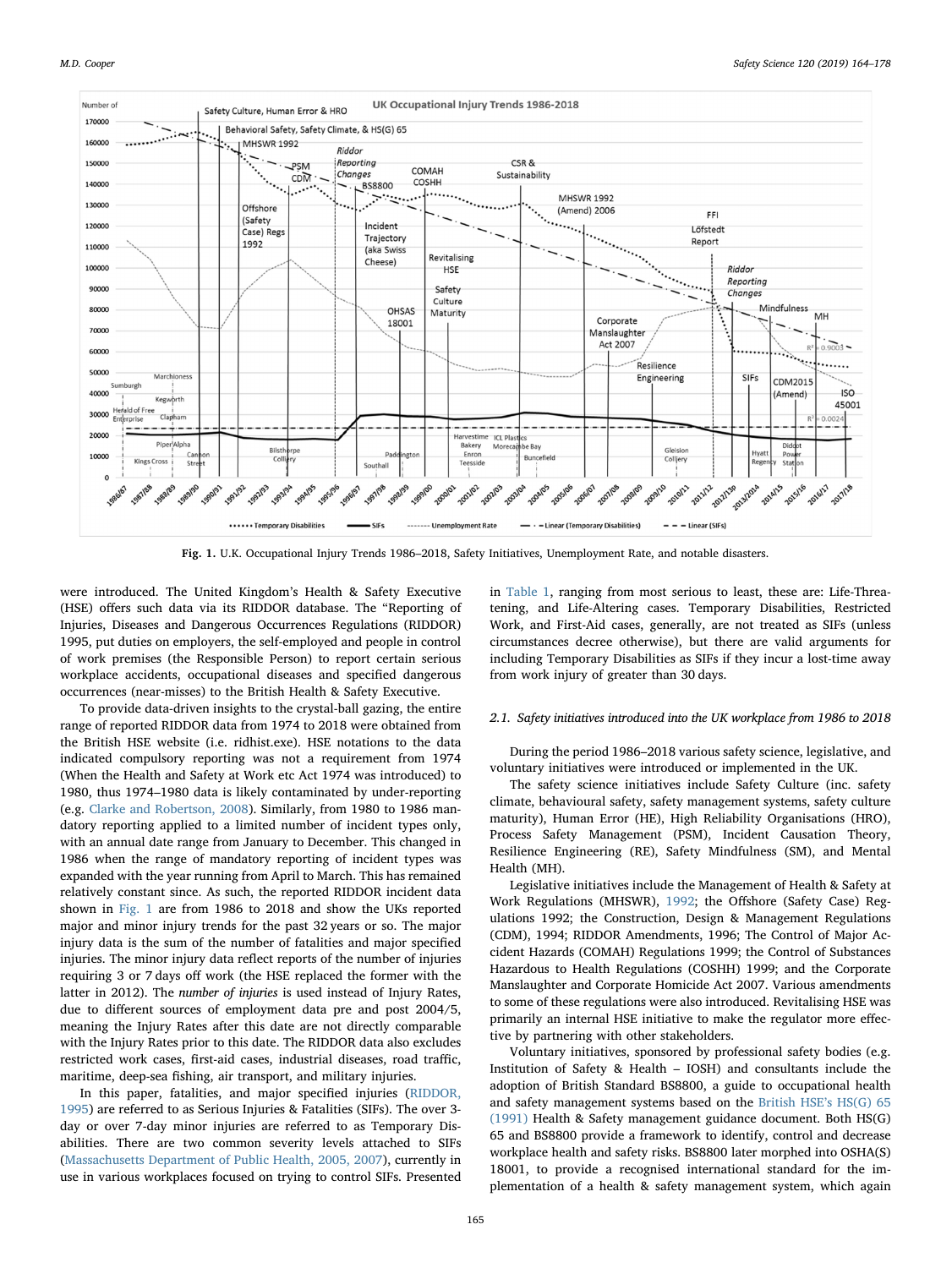|  |  | M.D. Cooper |
|--|--|-------------|
|--|--|-------------|

<span id="page-2-0"></span>

| SIF Severity Scale. |                |                               |                                            |                                                                                                                             |
|---------------------|----------------|-------------------------------|--------------------------------------------|-----------------------------------------------------------------------------------------------------------------------------|
|                     | Severity Level | Actual Severity<br>Event Type |                                            | Potential Outcomes                                                                                                          |
| Yes                 |                | Critical                      | .ife-Threatenir                            | Uncertain survival - Injury or illness which could lead to the death of the affected individual.                            |
|                     |                |                               | ife-Altering                               | Probable survival - Permanent or long-term impairment or loss of use of an internal organ, body function, or body part.     |
| Yes / No            |                | Severe<br>Serious             | emporary Disability                        | Serious Injury - Traumatic injury causing limited or no use of fingers, hands, or other extremities.                        |
|                     |                | Aoderate                      | estricted Work                             | Moderately severe injury - Lacerations, dislocations, strains, burns, soft tissue injuries, limited use of hand or fingers. |
|                     |                | d<br>∃ii                      | immediate return to work<br>Tirst-Aid with | Mildly severe injury - splinters, foreign body in eye, eye burns, or scratches.                                             |
|                     |                |                               |                                            |                                                                                                                             |

Table 1

morphed into ISO 45001 an international standard agreed by most nations in 2017/18. Corporate Social Responsibility (CSR) is a form of voluntary corporate self-regulation, that is primarily concerned with adhering to high ethical standards to reduce business and legal risk by taking responsibility for corporate actions.

By and large, both legislative and voluntary certi fication initiatives promoted the identi fication, appraisal, assessment, and control of workplace risks, within a Plan, Do, Check, Act (PDCA) cycle (e.g. [Deming, 1986\)](#page-12-4).

## 2.2. The impact of safety science initiatives on industrial safety in the UK from 1986 to 2018

The UK injury trends in [Fig. 1](#page-1-0) were overlaid with [1] occurrences of major UK disasters from 1986 to 2018; [2] safety science, legislative, and voluntary initiatives introduced into UK workplaces from 1989/90; and [3] the UK unemployment rate from 1986 to 2018 (downloaded from the UK 's O ffice of National Statistics). As such [Fig. 1](#page-1-0) provides a global view of industrial safety over the past three decades, and provides insights about the effectiveness of the various safety initiatives impact on injuries. For example, there is a clear, consistent downward trend ( $r^2$  = 0.90) in temporary disabilities since 1989/90, resulting in a 66 percent reduction to date. Conversely, the number of SIFs remained static ( $r^2 = 0.002$ ) with an annual average of 24,000 cases. This is surprising, and suggests that the various safety initiatives introduced into the UK during the 1986 –2018 period exerted their intended e ffects on temporary disabilities, rather than SIFs.

[Fig. 1](#page-1-0) also appears to show two seminal moments exerting a clear in fluence on incident reduction in the UK. The first was the introduction of the safety culture construct in 1990 [\(INSAG, 1986; Fennel, 1988;](#page-12-5) [Cullen, 1990; IAEA, 1991](#page-12-5); [CBI, 1991\)](#page-11-1); the second was the introduction of the Corporate Social Responsibility (CSR) agenda in 2004 ([HSE,](#page-12-6) [2004\)](#page-12-6). In both instances, there were clear downward trends in SIFs and temporary disabilities after their introduction, albeit of di fferent magnitudes. A perusal of [Fig. 1](#page-1-0) also supports the view that very little else exerted a clear impact, albeit other initiatives (e.g. [MHSWR, 1992](#page-12-2) , OSHA(S) 18001, etc.) undoubtedly in fluenced and reinforced the e ffects of both safety culture and CSR.

Nonetheless, three confounding factors may explain some of the variation. The first is changes to the reporting of RIDDOR incidents. In 1996, the British HSE required RIDDOR to apply to a single set of reporting requirements to all work activities in Great Britain and in the offshore oil and gas industry: the standard was injuries greater than 3 days o ff-work. The HSE simultaneously reassigned its responsibility for railway safety and incidents to the O ffice of Rail Regulation (ORR). It is notable that the changes to RIDDOR halted the previous six-year injury reduction trend, and led to a 9-year plateau in both temporary disabilities and SIFs. The 2012 change, 18 years later, led to reporting of incidents over 7-day lost-time only, which in turn led to a dramatic 29,000 drop in the numbers of temporary disabilities reported over the next 12 months. Unfortunately, companies misclassi fied and downplayed the severity of 25 percent of the temporary disabilities ([HSE,](#page-12-7) [2015\)](#page-12-7) instead of reporting them as SIFs. Thus, the purported declines in both types of injury since 2012 may not be quite as robust as portrayed.

The second factor is the UKs Unemployment Rate (ER), which is positively associated with the temporary disabilities  $(R = 0.41,$  $p =$  < 0.05), and negatively correlated with SIFs  $(R = -0.52,$  $p = < 0.01$ ). It appears, temporary disabilities rise and fall in tandem with the UKs unemployment rate by about 17 percent, while the in fluence on SIFs is the opposite: SIFs decrease when ER rises, and rise when the ER falls, by around 27 percent. This accords with other work establishing links between economic cycles and injury rates (e.g. [Davies](#page-12-8) [et al., 2009; Asfaw et al., 2011; Fernández-Muñiz et al., 2018](#page-12-8)). However, given the two RIDDOR reporting changes, the true relationship between ER and the UKs injuries is unknown.

The third potential confound is that temporary disabilities occur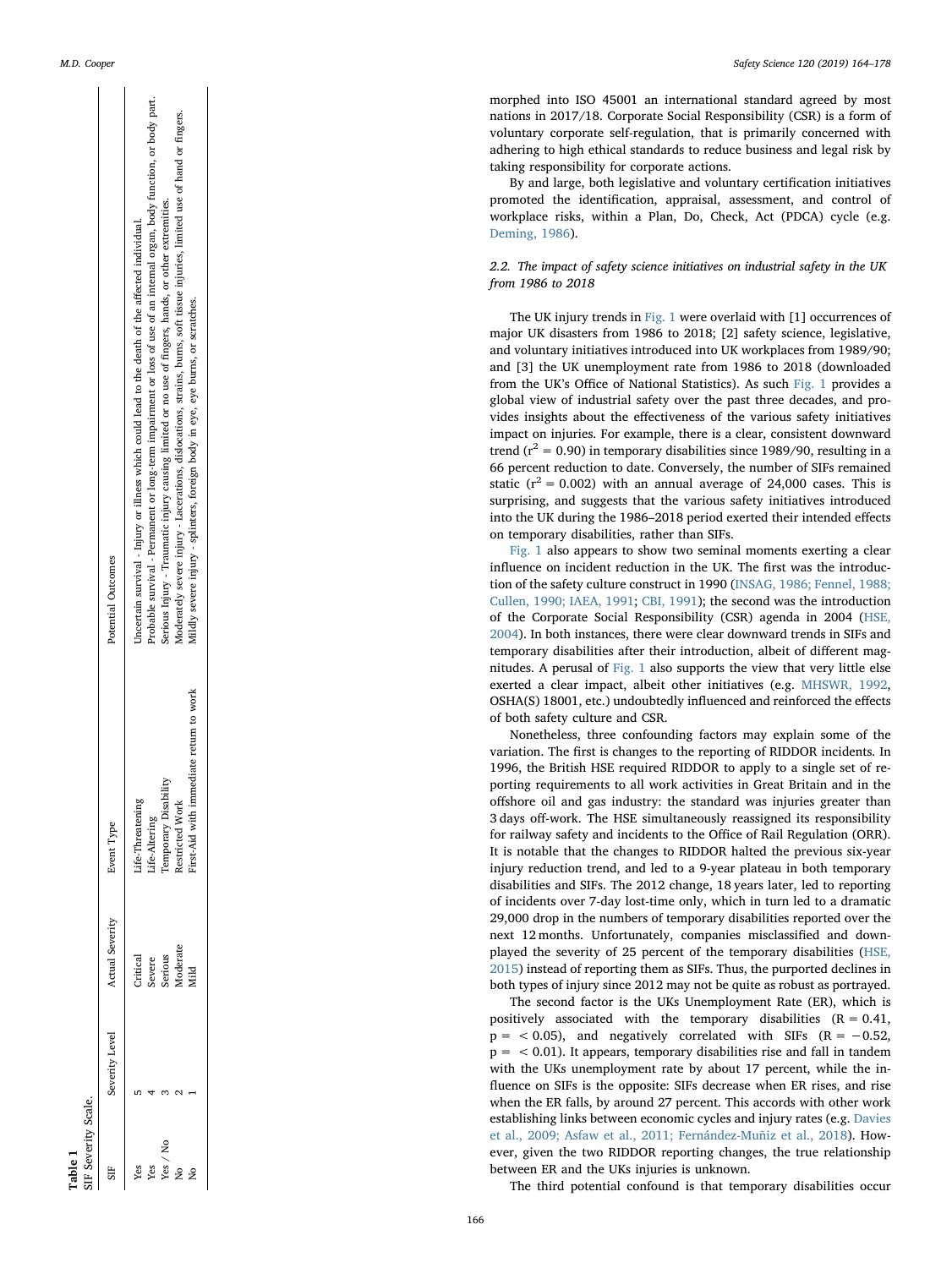more often than SIFs, meaning the different rates of decline are simply reflecting a base rate issue: i.e. there is a lower a-priori probability of a SIF than a temporary disability. Although a low base rate remains a possibility, the issue is not clear-cut: given the relatively constant ratios espoused by advocates of Heinrich's incident triangle [\(Heinrich, 1931\)](#page-12-9) between minor and serious injuries, which asserts both types of injury should decline at the same rate. Heinrich's accident triangle (sic.) has dominated the thinking of the safety profession for almost 90 years. He essentially argued that a ratio of lower to higher severity incidents exists in the form of a "safety-triangle" (i.e. high severity incidents are often preceded by a larger number of less severe incidents and near misses). Heinrich theorized that for every 1 major injury or fatality, there were 29 minor injuries and 300 non-injury incidents. Recent SIF research shows that Heinrich was descriptively correct in his assertion of there being more lesser than serious events (e.g. [Marshall et al.,](#page-13-4) [2018\)](#page-13-4), but the Ratio's vary and are not constant [\(Manuele, 2011; Martin](#page-13-5) [and Black, 2015\)](#page-13-5). The UKs experience exhibited in [Fig. 1](#page-1-0) also demonstrates the variation in Ratio's, as the SIFs to temporary disability ratio increased from 0.13 in 1986/7 to 0.35 in 2017/18 resulting from the static ( $r^2$  = 0.002) SIF trend line. Similar injury trends are observed in other countries, for example the USA [\(Manuele, 2008; Martin and](#page-13-6) [Spigener, 2018; BLS, 2019\)](#page-13-6). Such trends indicate the relatively low base rate does not account for the varying rates of decline. Heinrich also asserted that similar causes underlie both high and low severity events, and there is a predictive relationship between the two (e.g. [Marshall](#page-13-4) [et al., 2018](#page-13-4)). However, a growing body of evidence casts doubt on the notion of similar causes underlying high and low severity events (e.g. [Gallivan et al., 2008; Nascimento et al., 2013; Lööw and Nygren, 2019;](#page-12-10) Shafi[que and Ra](#page-12-10)fiq, 2019).

Taking all these factors into account, and applying the principles of Occam's Razor, the simplest explanation for the UKs experience in the decline of its workplace injuries is that the impact of the various safety initiatives has primarily been on temporary disabilities, rather than SIFs. It is likely this is also the case for other countries showing similar patterns in their data.

## 3. Examining the quality of the science supporting the safety culture construct

[Fig. 1](#page-1-0) showed that the safety culture construct appeared to provide an impetus to the decline in the UKs injury trends from 1990/91. From 1986 to 1990 there were eight major safety disasters influencing the way occupational/industrial safety was subsequently viewed and managed in the UK. For example, the legacy of the 1988 Piper Alpha disaster highlighted the importance of safe management practices, behavioural responses, and work safety climates [\(Reason, 1990, 1995](#page-13-7)), while fundamentally changing process safety approaches in the UK Oil & Gas industry ([Crawley, 1999](#page-11-2)). Almost simultaneously, the aftermath of the Chernobyl nuclear disaster promoted the safety culture construct ([INSAG, 1986; IAEA, 1991\)](#page-12-5). This was perfect timing for British Industry as it desperately sought solutions to stop the major disasters and the associated serious injuries & fatalities. [Le Coze \(2019\)](#page-12-11) highlights the managerial context during the 1980 and 1990's was characterised by patterns of greater interactions between academics, publishers, consultants, regulators and industries, that promoted and led to the adoption of various safety initiatives such as safety culture.

For almost three decades, safety culture has been highly promoted, advocated and debated, but remains a contentious notion ([Le Coze,](#page-12-11) [2019\)](#page-12-11). The term "safety culture" is a social construct referring to, and used to, encapsulate, and explain organisational safety failings [\(IAEA,](#page-12-12) [1991\)](#page-12-12). Its purpose is to improve occupational safety in organisations, by preventing low-frequency, high-severity catastrophic events such as Chernobyl and the Piper Alpha, as well as high-frequency, lower-impact events resulting in personal injuries. A construct is defined as "an idea, theory or intellectual creation containing various conceptual elements (i.e. abstract ideas) typically considered to be subjective and not based

on empirical evidence. According to Reichers and Schneider (1990), the evolution of any construct is thought to proceed through three overlapping stages: [1] introduction and elaboration which is characterised by attempts to sell the ideas and legitimise the new construct; [2] evaluation and augmentation is where critical reviews and early literature on the construct identifying the construct's parameters, first appear; and, [3] consolidation and accommodation is where controversies wane, and what has become known, is treated as fact or generally agreed upon phenomenon, that forms the basis for shared assumptions about the constructs reality. The author makes use of Reichers and Schneider's three-step process as a framework to structure the evaluation of the science underpinning the safety culture construct and any impacts on injury reduction.

## 3.1. Introduction and elaboration

The International Atomic Energy Agency ([IAEA, 1991\)](#page-12-12) defined safety culture as "that assembly of characteristics and attitudes in organisations and individuals which establishes that, as an overriding priority, [nuclear power] safety issues receive attention warranted by their significance", which lends itself to a functionalist approach toward safety culture (e.g. [Reason, 1997](#page-13-8)). Many influential scholars ignored the IAEA's definition and developed their own. With more than 50 definitions of the safety culture construct ([Vu and De Cier, 2014\)](#page-13-9) both industry and academe are now confused about the scale and scope of the safety culture construct, and what it means in practice, as foreseen by [Hale \(2000\).](#page-12-13) The most ubiquitous definition in the UK is from the British [Health and Safety Commission \(1993\)](#page-12-14) "...the product of individual and group values, attitudes, competencies, and patterns of behaviour that determine the commitment to, and the style and proficiency of, an organisation's health & safety programmes. Organisations with a positive safety culture are characterised by communications founded on mutual trust, by shared perceptions of the importance of safety, and by confidence in the efficacy of preventative measures". Given its emphasis on psychological features (i.e. values, attitudes, commitment, trust, perceptions, and confidence), the HSC's definition tends to reflect the interpretive approach to safety culture (e.g. [Waring, 1996\)](#page-13-10).

The dichotomy between interpretive and functionalist approaches toward safety culture is at the root of many definitional disagreements over the past 32 years. Interpretative approaches, favoured by social scientists (anthropologists, sociologists, etc.), view the organisation as the culture, where the 'cultural' reality is based on its social construction by the organisation's membership. The emphasis of this approach is to gain an in-depth understanding of the prevailing cultural influences on people's behaviour. Profoundly impacting subsequent safety culture research, it is now common to use safety climate measures (e.g. [Zohar, 1980\)](#page-14-0) to assess and influence assumptions, values, and attitudes to improve the safety culture (e.g. [Guldenmund, 2010](#page-12-15)). In contrast, managers and HSE practitioners tend to favour a functionalist approach by addressing management system faults, people's safety related behaviour, their risk-perceptions, and decision-making to change the safety culture. This approach is reflected in Behavioural Safety processes ([Komaki et al., 1978; Sulzer-Azaro](#page-12-16)ff, 1978), High Reliability Organisations [\(Perrow, 1984; Roberts, 1990\)](#page-13-11), Human Error approaches ([Rasmussen, 1982; Reason, 1990](#page-13-12)), Management Systems & Standards (e.g. BS 8800; OSHA(S) 18001; ISO 45001); Risk Assessments [\(U.S.](#page-13-13) [Nuclear Regulatory Commission, 1975\)](#page-13-13), and Root Cause Analysis ([Johnson, 1973](#page-12-17)). Overall, regardless of approach, most definitions of the safety culture construct tend to agree it reflects a proactive stance to improving occupational safety [\(Lee and Harrison, 2000](#page-12-18)), and the way people think and/or behave in relation to safety ([Cooper, 2000](#page-11-3)). The issue here, as the science of safety proceeds, is which approach to safety culture genuinely prevents process safety incidents and personal injuries. [Le Coze \(2019\)](#page-12-11) points out that some sociologists entirely reject the notion of a safety culture preferring to concentrate on organisational culture instead (e.g. [Hopkins, 2016\)](#page-12-19), some safety researchers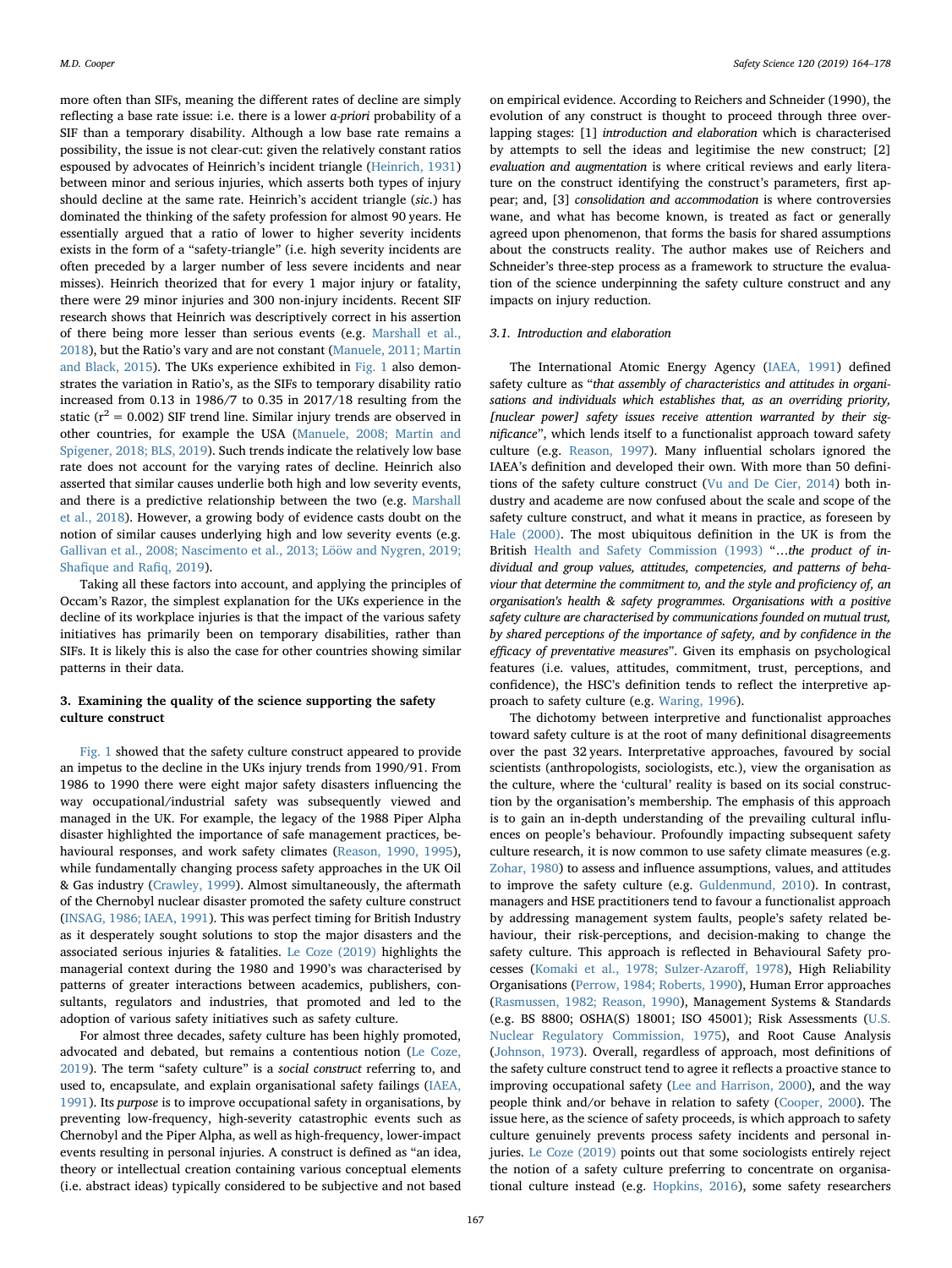view it as a neutral theoretical object that's simply there as something to be studied (e.g. [Guldenmund, 2010\)](#page-12-15), others see it as a useful concept for industry under certain conditions (e.g. [Antonsen, 2016](#page-11-4)), while pragmatics have fully embraced the concept and striven to develop reliable and valid tools, measurement methods, and improvement strategies (e.g. [Reason, 1998](#page-13-14)). Clearly, such debates will rumble on for some time yet, until a substantial body of empirical evidence either confirms or refutes the utility of the construct, and its parameters, in the real world.

## 3.2. Evaluation and augmentation

The development of three models of safety culture during the 1986−2000 period has guided subsequent theory, research, and practice. Each attempted to provide an actionable framework, and each has been influential in the sense researchers, regulators and industry have made use of them in some empirical and/or practical capacity.

Based on [Bandura](#page-11-5)'s (1977) Social Learning Theory, Cooper'[s \(2000\)](#page-11-3) reciprocal model treats safety culture as a sub-culture of an organisation's overall culture, and highlights safety culture is the product of multiple goal-directed interactions between people (psychological), jobs (behavioural) and the organisation (situational). The psychological, behavioural, and situational aspects are the inputs to the safety culture construct, with the key transformation process being the organisation's goals, expectations, and managerial practices (i.e. leadership) to create the prevailing safety culture *product* ([Cooper and Finley,](#page-11-6) [2013\)](#page-11-6). Viewed from this perspective, the prevailing organisational [safety] culture is reflected in the dynamic reciprocal relationships between members' perceptions about, and attitudes towards, the operationalisation of organisational [safety] goals; members' day-to-day goal-directed [safety] behaviour; and the presence and quality of the organisation's [safety] systems and sub-systems to support the goal-directed behaviour. Large-scale studies on accident prevention (e.g. [Lund](#page-13-15) [and Aarø, 2004\)](#page-13-15) and safety culture (e.g. [Cooper, 2008; Fernández-](#page-11-7)[Muñiz et al., 2009; Lefranc et al., 2012; Cooper et al., 2019\)](#page-11-7) provide support for the utility of the reciprocal safety culture model.

[Guldenmund](#page-12-20)'s (2000) adoption of Schein'[s \(1992\)](#page-13-16) interpretive three-layered Organizational Culture framework reflecting anthropology and organisational theory, contains three layers: [1] core basic assumptions which are unconscious, and unspecified (i.e. invisible): the assumptions or suppositions about safety are not articulated, but are taken for granted as the basis for argument or action; [2] espoused beliefs and values: operationalised as relatively explicit and conscious "attitudes" whose target is hardware (safety controls), software (effectiveness of safety arrangements), people (functional groups) and people's safety-related behaviours; and [3] artefacts: visible safety objects (e.g. PPE, inspection reports, safety posters, etc.). In this model, 'culture' is a pattern of basic assumptions, invented, discovered, or developed by a group as it learns to cope with its problems of external adaptation and internal integration. To date, some indirect anecdotal evidence provides support for the model in the safety arena ([Nielsen, 2014](#page-13-17)), but no solid empirical evidence has yet been published.

Based on incident analyses, Reason'[s \(1998\)](#page-13-14) model categorically states safety culture is not a unitary construct, as it comprises various interacting elements. He equates safety culture with an 'informed culture', which is dependent in turn upon an effective reporting culture' underpinned by a 'just culture'. Simultaneously, a flexible culture' is required if the organisation is to reconfigure itself in the light of certain kinds of dangers, which in turn will require a 'learning culture'. To some degree these are both objects of, and processes creating, the safety culture product: an informed culture. Empirical evidence provides support for the model (e.g. [Collinson, 1999; Saji, 2003; Pluye and Hong,](#page-11-8) [2014; Cooper et al., 2019](#page-11-8)).

Simultaneously, the concept of work safety climates [\(Zohar, 1980](#page-14-0)), a sub-domain of safety culture, came to the fore. To provide focus to this research literature, [Flin et al. \(2000\)](#page-12-21) categorised the topics measured into common targets: [1] Management and Supervision; [2] specific safety systems; [3] Risk; [4] Work Pressure; [5] Competence; and [6] Procedures/Rules. A vast amount of safety climate research studies abounds in the safety science literature, but many are somewhat problematic, as discussed below.

#### 3.3. Consolidate and accommodate

[Fig. 1](#page-1-0) shows the beginning of a 5–6 year decline in both SIFs and temporary disabilities in 1990, the time the Safety Culture, Human Error (HE) and High Reliability Organisations (HRO) constructs were introduced. At this time, Governmental public enquiries into the Kings Cross Fire ([Fennell, 1988, p. 127\)](#page-12-22), Clapham Junction [\(Hidden, 1989, p.](#page-12-23) [167](#page-12-23)) and the Piper Alpha disaster ([Cullen, 1990, p. 300\)](#page-11-9) emphasised the role of a poor safety culture in these catastrophic tragedies. Subsequently, the safety culture construct was promoted heavily into the British Industrial landscape by the Confederation of British Industry ([CBI, 1991\)](#page-11-1), the British Health & Safety Executive [\(HSE, 1991\)](#page-12-24) and the British Health & Safety Commission ([HSC, 1993\)](#page-12-14).

Both HE and HRO are sub-domains of the over-arching safety culture construct: HE and HRO respectively reflect psychological and situational aspects of the construct. HE & HRO both try to address unwanted variability and strive as far as possible to eliminate the root cause, which is often the presence of situational Human Error traps ([Reason,](#page-13-18) 2000), created by, for example, instances of man–machine or man-task misfits ([Rasmussen, 1982](#page-13-12)). In case of systematic or frequent misfits, design error is the likely cause. Occasional misfits typically are due to variability on the part of the system or the person, and are considered as system failures or human errors, respectively.

HE is commonly defined as 'the failure of planned actions to achieve their desired ends [\(Reason, 1990\)](#page-13-7), with all people being prone to making errors. Often leading to a minor incident, they can sometimes lead to a catastrophic incident (e.g. [Hidden, 1989](#page-12-23)). As learning from errors is an important way of developing professional competence [\(Bauer and](#page-11-10) [Mulder, 2007\)](#page-11-10), HE frameworks are often used in incident investigation processes (e.g. [Reinach and Viale, 2006](#page-13-19)). Nonetheless, it appears there are no empirical studies examining the impact of Human Error reduction initiatives on safety performance, although there is anecdotal evidence from industry (e.g. [Cannon, 2012\)](#page-11-11). [Van Dyck et al. \(2005\)](#page-13-20), however, did show an error management culture was associated with a firm's survivability and profitability, by comparing questionnaire responses and independent outcome data. Field research on the Human Error construct is imperative if it is going to play a meaningful role in incident reduction and the science of safety.

Similarly, HRO implementation studies are survey or interview based (e.g. [Bourrier, 1996; Bagnara et al., 2010](#page-11-12)) but do not reveal its impact on safety performance. Rather they tend to focus on implementation difficulties. Currently, there are major gaps about how to transfer HRO principles into organisations, a lack of understanding about HROs due to the absence of a unified definition, and how reliability-seeking organisations can access the potentials of becoming HROs ([Enya et al., 2018](#page-12-25)).

Given the lack of empirical research evidence related to the impact of both HE and HRO on safety performance over the past three decades, and the struggle of many organisations to understand the associated concepts, logic would suggest that the influence of HE and HRO on Britain's minor and serious injuries in the 1990s and beyond was, and is, negligible. Clearly, major opportunities exist to conduct empirical studies in both HE and HRO as the science of safety goes forward. Nonetheless, it appears, with a lack of evidence to the contrary, the impact on the UKs injuries from 1990 was solely related to the introduction of the safety culture construct and its sub-domains, at least until 2004 when CSR was introduced.

#### 3.3.1. Behavioural safety

Behavioural safety is one of the most effective and successful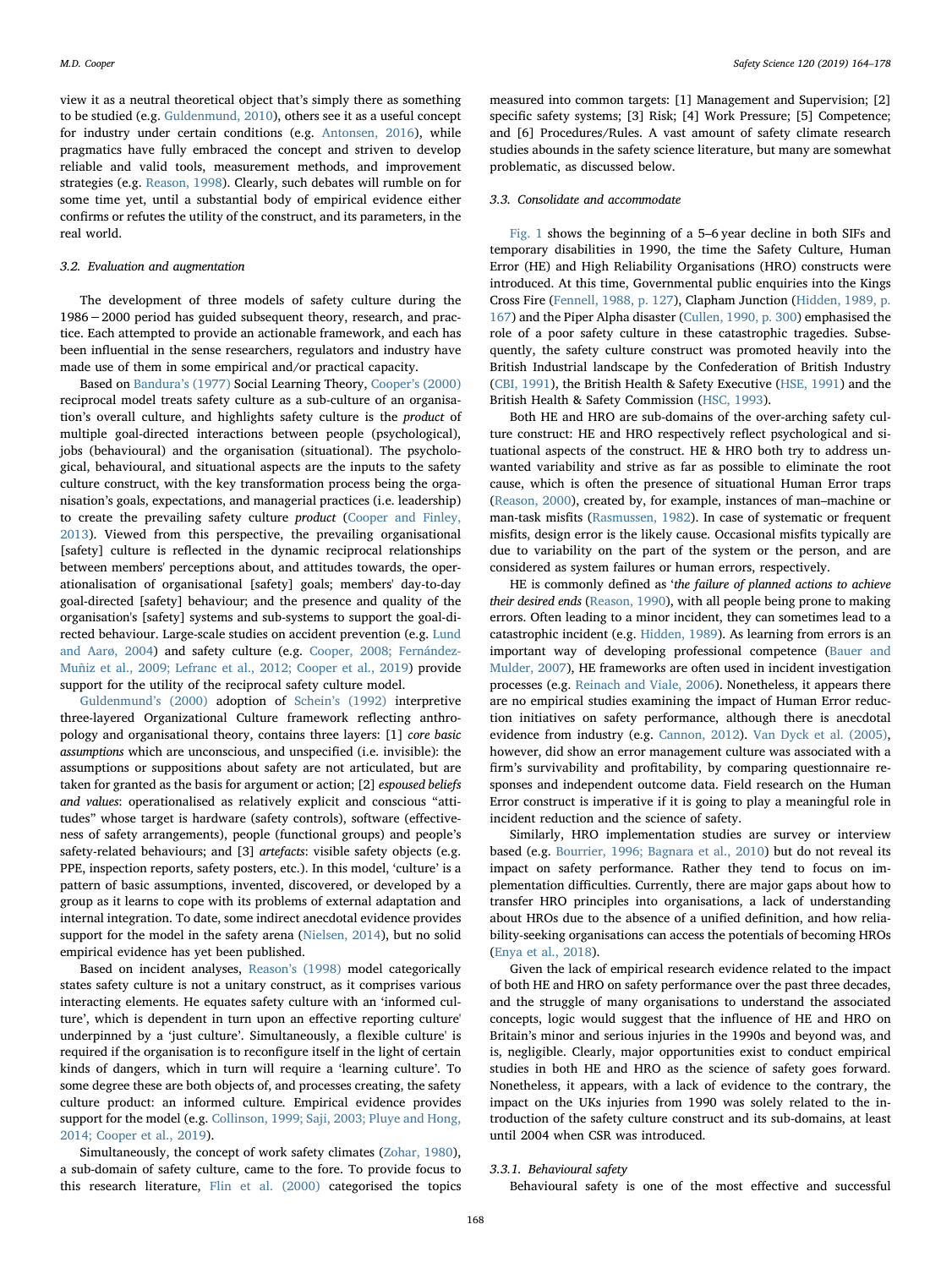paradigms in the history of the science of safety. It addresses the behavioural aspect of safety culture and grew out of the organizational behaviour management (OBM) literature in the US during the 1970s ([Komaki et al., 1978; Sulzer-Azaro](#page-12-16)ff, 1978). Applied OBM studies successfully improved occupational safety ([Grindle et al., 2000](#page-12-26)), quality performance ([Welsh et al., 1992](#page-13-21)), productivity improvement ([Jessup](#page-12-27) [and Stahelski, 1999\)](#page-12-27), absenteeism ([Orpen, 1978](#page-13-22)), sales [\(Fellows and](#page-12-28) [Mawhinney 1997](#page-12-28)), and patient infection control [\(Babcock et al., 1992](#page-11-13)). The introduction of behavioural safety into the UK via the UMIST research group on behalf of the British HSE from 1989 to 1999 in the UK construction industry (Duff [et al., 1993, 1994; Marsh et al., 1995, 1998;](#page-12-29) [Robertson et al., 1999\)](#page-12-29) certainly appears to have reinforced the downward trend in the number of SIFs and temporary disabilities from 1992 onwards in the UK. For example, follow-on studies successfully reduced injuries in UK manufacturing [\(Cooper et al., 1994](#page-11-14)), paper mills ([Cooper, 2006\)](#page-11-15), nuclear facilities ([Cox et al., 2004\)](#page-11-16) and hospitals ([Cooper et al., 2005](#page-11-17)). Numerous implementations were conducted in UK industry by consulting companies or by companies themselves, with many case studies reported (e.g. [Foster et al., 2008](#page-12-30)). Reviews of the extant behavioural safety literature show significant and consistent impacts on behavioural change and incident reduction, although this is dependent upon the design of the behavioural safety process [\(Cooper,](#page-11-18) [2009\)](#page-11-18), and optimal implementation (e.g. [Oswald et al., 2018](#page-13-23)). However, many research questions remain unanswered to ensure behavioural safety is based on a comprehensive evidence-based footing ([Wirth and Sigurdsson, 2008](#page-14-1)). For example, the impact of extending the focus to process safety issues and management behaviour ([Anderson,](#page-11-19) [2005;](#page-11-19) [Cooper, 2010](#page-11-20)).

## 3.3.2. Safety climate

Addressing the psychological aspect of safety culture, safety climate ([Zohar, 1980](#page-14-0)) is a term used to describe shared employee perceptions of how safety management is being operationalised in the workplace, at any moment in time ([Byrom and Corbridge, 1997\)](#page-11-21). These perceptions provide an indication of the (true) priority of safety [\(Zohar, 2000](#page-14-2)) in an organisation compared to other priorities such as production or quality. A safety climate assessment, therefore, is simply a snapshot of the workforce's view about safety at a given time [\(Flin et al., 2000\)](#page-12-21).

The UMIST research group introduced the concept of safety climate into the UK [\(Cooper, 1992; Phillips et al., 1993\)](#page-11-22), and seemingly it would appear safety climate has helped buttress the downward trend in UK injuries. However, this is highly debateable, as there is no clear consistent relationship between safety climate and injury outcomes (e.g. [Gadd and Collins, 2002; Clarke, 2006](#page-12-31)) or safety behaviour ([Cooper](#page-11-23) [and Phillips, 2004](#page-11-23)), with previous injury history being a better predictor of safety climate than vice versa [\(Beus et al., 2010\)](#page-11-24). By way of example, a large-scale study [\(Smith et al., 2006\)](#page-13-24) with a sample of 41,608 respondents across 19 industries, initially showed safety climate was correlated with workers' compensation injury rates, but when adjusted for the hazardous nature of the industry, the association disappeared entirely. Some (e.g. [Payne et al., 2009](#page-13-25)) report safety climate is strongly related to future incident rates (typically after a 5-month time lag or so). However, to propose safety climate is predictive of future incident rates (i.e. [Zohar, 2003\)](#page-14-3) is to misconstrue or exaggerate its effects. What such relationships truly show is that a safety climate assessment leads to managerial goal-setting [\(Locke and Latham, 1990\)](#page-13-26) and associated actions to rectify any problems identified: it is these goals and actions that are predictive of future performance, not the safety climate *per se*. [Dyreborg and Mikkelsen, \(2003\)](#page-12-32), for example, showed that without follow-up goals, enterprises with the highest safety climate scores subsequently experienced more accidents than others. Conversely, enterprises with the lowest safety climate scores did not experience accidents in the follow-up period.

After 40 years, safety climate research is still struggling to obtain unequivocal evidence linking safety climate to actual safety performance [\(Gadd and Collins, 2002; Goodheart and Smith, 2014; Leitão and](#page-12-31)

[Greiner, 2015](#page-12-31)). It is clear much of the inconsistency is due to sub-optimal research. Numerous reviews (e.g. [Colla et al., 2005; Flin et al.,](#page-11-25) [2006; Christian, Bradley, Wallace, and Burke, 2009; O](#page-11-25)'Connor, O'Dea, [Kennedy, and Buttrey, 2011; Hessles and Larson, 2016](#page-11-25)) show most safety climate studies have not even attempted to assess the relationship between safety climate and actual outcomes such as incident rates. Of the 141 studies in the review examples mentioned, only 12 (9%) attempted to establish a relationship between safety climate and actual safety outcome data.

Similarly, most safety climate research contains common method variance (CMV) (Podsakoff [et al., 2003](#page-13-27)). This has resulted in a general inflation across all correlations [\(Clarke, 2010](#page-11-26)) from the use of self-report violations, incidents, injuries, & safety behaviour ([Gadd and](#page-12-31) [Collins, 2002\)](#page-12-31), where social desirability responding [\(Paulhaus, 1989](#page-13-28)), and respondent's poor recollection of past events [\(Liao et al., 2001](#page-13-29)) can exert a significant influence on results. Thus, the internal reliability & criterion-related validity of most safety climate instruments reported in the extant literature are suspect. In turn, the extant scientific safety literature relying upon them is tarnished: it is imperative safety scientists account for CMV in their work before even considering publication to protect the integrity of the scientific knowledge base, in the same way that many scientists publishing in psychological and business journals do (e.g. [Chang et al., 2010; Conway and Lance, 2010](#page-11-27)).

Without a doubt safety climate surveys can be useful diagnostic tools as they can help to reveal significant safety issues. Goals can then be set and actions taken to address the issues identified. However, it is very clear the science involved in the safety climate domain requires considerable improvement. In my view, studies not attempting to validate their measures against actual outcome criteria, and/or contain contaminated self-report measures should not receive the reward of publication. Researchers and their supervisors carry the responsibility to not submit them, while journal reviewers and editors have the responsibility to reject them. Some may find this view controversial, but it is proposed simply in an effort to improve and protect the science base.

#### 3.3.3. Safety management systems

Safety management systems (SMS) address the situational aspect of safety culture. They proactively integrate organisational mechanisms designed to control health & safety risks, ongoing and future health & safety performance, and compliance to legislation [\(Cooper, 1998](#page-11-28)). Considered a systematic and comprehensive process that brings together operations, technical services, financial management, and human resource management, an SMS reflects Deming'[s \(1986\)](#page-12-4) Plan, Do, Check, Act (PDCA) cycle. As such they lead to focused goals and actions, in the expectation they reduce incidents ([Paas et al., 2015](#page-13-30)). There are two types of SMS: mandated (i.e. legislated) and voluntary (i.e. BS 8800; OSHA(S) 18001; ISO 45001).

3.3.3.1. Mandatory SMS. Under-pinned by the UKs Health & Safety at Work Act 1974, the Management of the Health & Safety at Work Regulations (MHSWR) 1992 primarily required Risk Assessments (e.g. [White, 1995\)](#page-14-4) on a facility's work activity where five or more people are employed. Risk Assessments should help to reduce the number of workplace injuries, but there is no published empirical evidence to show this is true: again, providing an area of opportunity as the science of safety goes forward. [Fig. 1](#page-1-0) also shows no discernible effects of MHSWR on the number of UK injuries, although it did provide a framework for action going forward. Unfortunately, the impact of introducing HSE legislation affecting safety performance (i.e. MHSWR, PSM, CDM, COMAH; COSHH) over the past 30 years has had no scientific evaluation. One study [\(Robson et al., 1999\)](#page-13-31) evaluating the impact of introducing a national Occupational Health & Safety Management System (OHSMS) in Norway in 1992, concluded the evidence was insufficient to make recommendations, either in favour of, or against, OHSMSs. Other research (e.g. [Tzannatos and Kokotos,](#page-13-32) [2009\)](#page-13-32) comparing the pre-post introduction of the International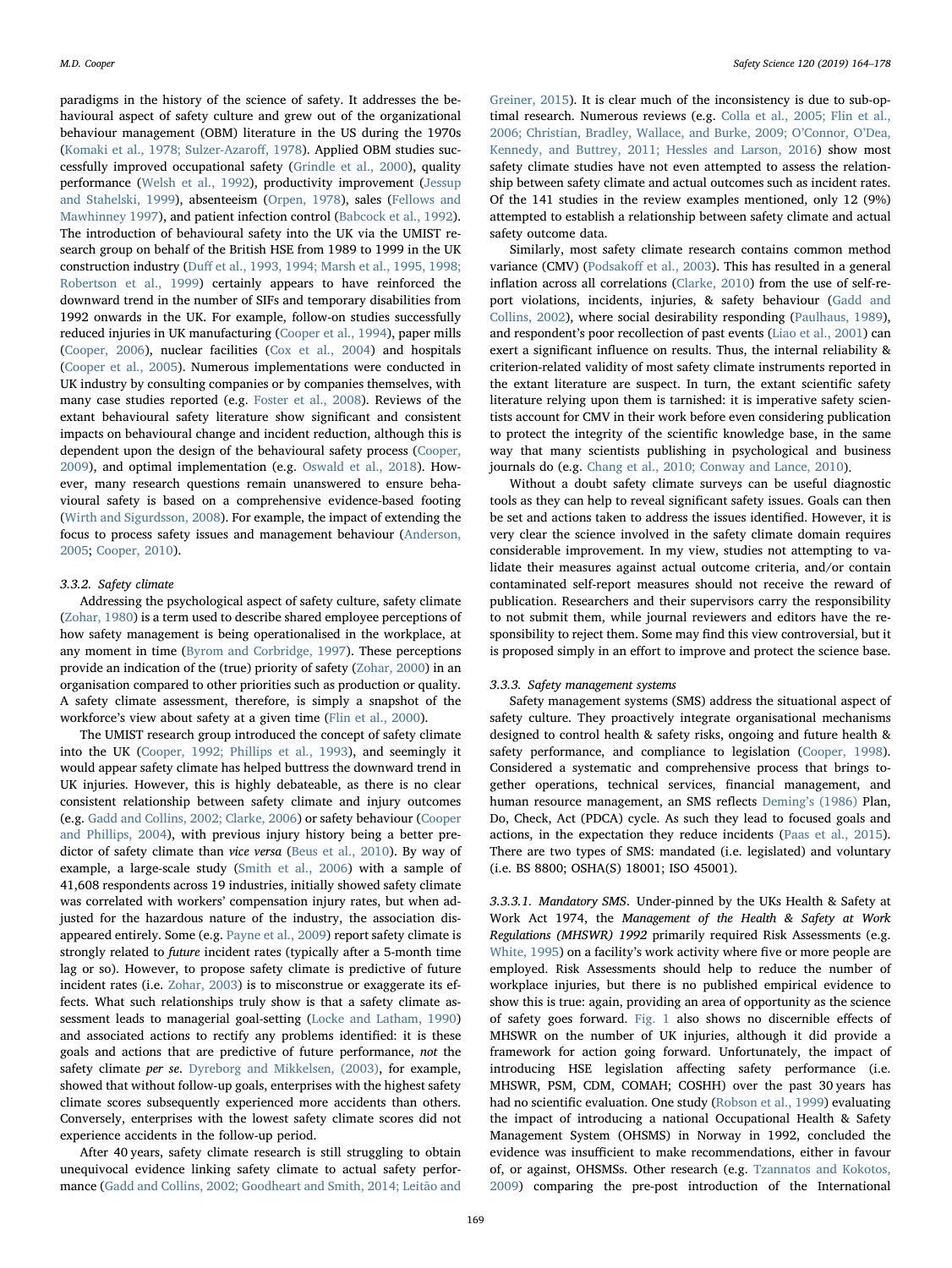<span id="page-6-0"></span>

Fig. 2. Cooper'[s \(2016\)](#page-11-33) revised reciprocal model of safety culture.

Maritime Organisation's (IMO) Code regulating safety at sea from 1993 to 2006, demonstrated adverse incidents had reduced postintroduction. Thus, it appears that introducing an SMS at national or global levels might exert a positive impact on injury reduction, but empirical evidence confirming this would be very useful.

3.3.3.2. Voluntary SMS. Examining the extant literature exploring the impact of an SMS on individual company outcomes, shows a formal SMS tends to improve safety performance. A process safety example, Chevron'[s \(2012\)](#page-11-29) Operational Excellence Management System (OEMS) outcome data from 2004 to 2011 shows reductions in their Total Recordable Incident Rates (TRIR), spills, emission rates, and refinery effluent exceedances. Companies certified to international standards (i.e. OSHA(S) 18001) also tend to demonstrate that improvements follow: they help to improve safety conditions at the workplace, which, in turn, significantly reduce injury rates ([Chang and Liang, 2009; Yoon](#page-11-30) [et al., 2013](#page-11-30)), improves productivity [\(Abad et al., 2013\)](#page-11-31), and competitiveness and financial performance ([Fernández-Muñiz et al.,](#page-12-33) [2009\)](#page-12-33). In sum, changing and optimising the situation by introducing a formal SMS that codifies and guides people's behaviour does appear to help significantly reduce the conditions for a process safety disaster and personal injuries, but they may take a considerable time to exert an influence. Again, systematic research in this area would be valuable, particularly with the current promotion of ISO 45001 to the world-wide safety profession providing a timely opportunity for evaluation.

3.3.3.3. SMS implementation. Regardless of whether the nature of an SMS is legislative or voluntarily, a key element of ensuring its effectiveness at reducing incidents appears to be the auditing & review process ([Shannon et al., 1997; Mearns et al., 2003\)](#page-13-33). This becomes very apparent when we consider a series of independent studies identifying the causal factors of process safety incidents (e.g. [Collins and Keely, 2003](#page-11-32)). These show managerial behaviours, or their lack of, cause 80 percent of Loss of Primary containment incidents (LOPC's). They also show 80 percent of process safety disasters occur

during routine operations (64%) and maintenance (16%). Categorised by [Flin et al.](#page-12-21)'s, (2000) common safety culture elements, [Cooper \(2016\)](#page-11-33) showed these causal factors were related to [1] failures in leadership; [2] ignoring lessons learned; [3] Poor risk appraisal, risk assessment: and risk controls; [4] the safety-productivity conflict; [5] a lack of knowledge, skills, & abilities; and, [6] poor quality procedures, or an absence of procedures /rules/standards. The same or similar managerial behaviours were related to the occurrence of SIFs. Thus, regular monitoring and reviewing of the managerial performance of those responsible for using the various aspects of the SMS is vital [\(Hurst](#page-12-34) [et al., 1996; Hass and Yorio, 2016](#page-12-34)). Further research examining this could help stop SIFs, and would benefit the science of safety, as it could help to define the parameters and conditions optimising the functioning of an SMS.

#### 3.3.4. Safety culture integration

It is notable the psychological aspects of safety culture have no definitive empirical links to safety performance either because there is no research available (e.g. human error), or because attempts to do so are rare (i.e. safety climate). However, safety climate may exert an effect on safety performance due to employee participation, and engagement in follow-up actions, but we do not know. The science behind behavioural safety is well-established and shows demonstrable impacts on personal injuries in a variety of settings around the globe: where the workforce target specific behaviours, and receive feedback on progress, injuries reduce. Similarly, changing the situational aspects by introducing organisational safety management systems to provide structure, helps to reduce injuries. Each of these three approaches to occupational/industrial safety, comprise an essential element of the safety culture construct.

Linking the safety culture construct per se to actual safety performance, has also been problematic for various reasons (e.g. [Wiegmann](#page-13-34) [et al., 2004; Cole et al., 2013\)](#page-13-34), not least because it is rarely linked to established safety models [\(Gilbert et al., 2018](#page-12-35)), and safety climate is commonly used as a proxy for safety culture (e.g. [Flin, 2007\)](#page-12-36). Based on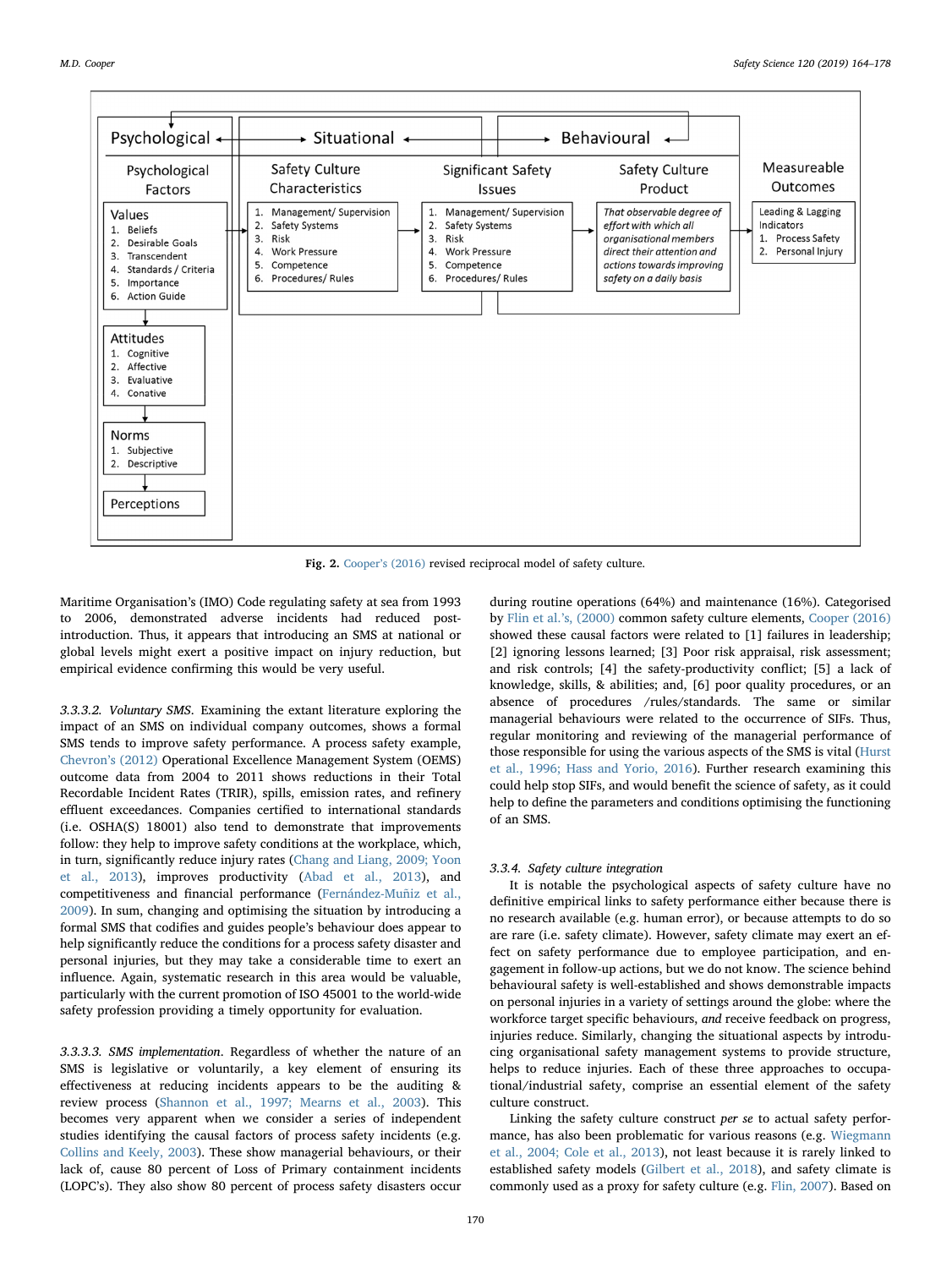earlier safety climate work [\(Flin et al., 2000\)](#page-12-21), the results of public inquiries into process safety disasters ([Cooper and Finley, 2013\)](#page-11-6), and process safety research (e.g. [Collins and Keely, 2003](#page-11-32); [Christou and](#page-11-34) [Konstantinidou, 2012;](#page-11-34) [IAEA, 2014;](#page-12-37) [Wood et al., 2013;](#page-14-5) [Gyenes and](#page-12-38) [Wood, 2014](#page-12-38); [Wood and Gyenes, 2015](#page-14-6)), [Cooper \(2016\)](#page-11-33) clearly identified the universally applicable targets of safety culture (i.e. the characteristics and significant safety issues associated with each) to address both process safety issues and SIFs, which led to a revision of the (2000) reciprocal safety culture model (see [Fig. 2](#page-6-0)). Recent work confirmed its criterion-related validity ([Cooper et al., 2019\)](#page-11-35), by unequivocally linking each of the model's safety culture characteristics to a variety of personal injury statistics, including actual and potential SIFs. However, the study awaits replication in a variety of settings as scientific endeavours on the safety culture construct proceed.

## 3.3.5. Safety culture maturity

Showing no discernible impact on the UKs injuries when introduced into the UK ([Fleming, 2001\)](#page-12-39), safety culture maturity models (SCMM) involve assessing the completeness of safety processes in organisations at various maturity stages (typically 5). Essentially measuring the progress of safety culture improvement interventions [\(Goncalves Filho,](#page-12-40) [and Waterson, 2018\)](#page-12-40), the various maturity stages are de facto measures of the safety culture product ([Cooper, 2018a](#page-11-36)). Defined as "that observable degree of effort with which all organisational members direct their attention and actions towards improving safety on a daily basis" [\(Cooper,](#page-11-3) [2000\)](#page-11-3), a focus on this product is a viable and practical means of measuring safety culture (e.g. [Vogus and Sutcli](#page-13-35)ffe, 2007).

After 18 years, the concept of safety culture maturity is still in the evaluation and augmentation stage. With an absence of a theoretical basis, no published SCMM (e.g. [Lawrie, Parker, and Hudson, 2006\)](#page-12-41) has proven empirical links to actual safety performance ([Goncalves Filho](#page-12-40) [and Waterson, 2018](#page-12-40)). The exception is [Kyriakidis et al. \(2012\)](#page-12-42). Looking at world-wide metro railway safety, and developing their own SCMM, this group obtained small but significant negative correlations between safety culture maturity scores and lesser injuries, but not for serious safety incidents, their precursors, or resulting fatalities. However, removing extreme outliers in the number of fatalities led to a significant correlation. This latter work signals the concept of safety culture maturity has the potential to be a valid predictor of safety culture per se, although it requires much more work to prove it is a viable approach to incident reduction.

#### 3.4. Corporate social responsibility

Not previously associated with the science of safety, the introduction of Corporate Social Responsibility (CSR) in 2004 appears to have highlighted the significance of HSE performance ( [Mansley, 2002](#page-13-36); [Kolk,](#page-12-43) [2004;](#page-12-43) [Rawlinson and Farrell, 2010](#page-13-37)). The UK had a much higher uptake of CSR than Germany and Holland, with most British companies associating it with Environmental performance, and Risk Management (e.g. HSE) [\(Mathis, 2004](#page-13-38)). In turn, CSR has helped reduce the UKs injuries over the longer term, as demonstrated in [Fig. 1.](#page-1-0)

Reflecting the social imperatives and the social consequences of business success ([Matten and Moon, 2008\)](#page-13-39), Corporate Social Responsibility (CSR), has been in development for a considerable time (e.g. [Barnard, 1938; Kreps, 1940; Bowen,1953\)](#page-11-37). CSR came to the fore in the UK during the 1990s due to the [Cadbury \(1992\),](#page-11-38) and [Turnbull \(1999\)](#page-13-40) reports on corporate governance, with the [Commission of The European](#page-11-39) [Communities, 2001](#page-11-39) firmly placing CSR on the European industrial landscape.

CSR is primarily an accountability and reputational issue (e.g. [Al](#page-11-40) [Hashmi, 2017\)](#page-11-40). Similar to the safety culture construct, its many definitions based on the integration of economic, social, ethical, and environmental concerns in business operations, invite criticism (e.g. [CBI,](#page-11-41) [2001; Frankental, 2001\)](#page-11-41). An important aspect of CSR is that it requires business, alongside its profit maximising function, to maximise its

positive impact on society. It therefore requires business to go beyond compliance to legislation and regulations. Many have made the business case for CSR based on its wide range of potential benefits (e.g. [Jones et al., 2006\)](#page-12-44), with some evidence showing ethical leadership positively impacts safety performance, although this is tempered by the prevailing safety culture (e.g. [Khan et al., 2018\)](#page-12-45).

The British Health & Safety Commission (HSC), in its strategy document Revitalising Health & Safety, [\(HSC, 2000\)](#page-12-46) promoted greater corporate responsibility and accountability for health and safety. The CSR agenda introduced in 2004 ([Sowden and Sinha, 2005](#page-13-41)), appears to have exerted its intended effects. For example, the UK construction industry, traditionally one of the most dangerous, recognised the growing importance of CSR and worked to integrate CSR agendas into their core business activity. In 2004, one company reported a 20 percent reduction in the number of accidents reported, the accident frequency rate, SIFs, and claims [\(Jones et al., 2006](#page-12-44)). Injury frequency rates commonly appear in CSR reports ([Idowu and Towler, 2004; Roca and](#page-12-47) [Searcy, 2012; Koskela, 2014\)](#page-12-47), with OSHA(S) 18,001 accredited companies more likely to report them (e.g. [Evangelinos et al., 2018](#page-12-48)). However, it appears there is still considerable room for improvement ([Tsalis et al., 2018\)](#page-13-42). Common HSE metrics in CSR reports preferred by investors relate to a named HSE champion at director level; reporting of health and safety management systems; the number of fatalities; the lost-time injury rate; the absenteeism rate; and the costs of health and safety losses ([Zwetsloot et al., 2004](#page-14-7)), with investors often driving change by demanding improvements [\(Dyck et al., 2018](#page-12-49)). Unfortunately, many companies in high-hazard industries seek to fool investors by ignoring injury severity, instead focusing on high-frequency, low-consequence injuries (O'[Neill et al., 2016](#page-13-43)).

It would be useful if the next phase of CSR research could identify the various safety interventions recorded in CSR reports and determine their impact on safety injuries. Desktop studies could achieve this by examining company CSR reports over a period of years, perhaps by industry and country. The advantage is that it provides a different view on the effectiveness of safety interventions, that might not otherwise reach the extant safety literature.

#### 3.5. The impact of more recent safety science initiatives

More recent safety science concepts that have been introduced into the UK industrial landscape include Resilience Engineering (RE), Safety Mindfulness (SM) and Mental Health (MH); seemingly, not one of these initiatives exerted a clear impact on the UKs injury trends. According to [Hollnagel \(2014b\)](#page-12-50), Resilience Engineering (RE) is concerned with developing systems that can sustain required operations under expected and unexpected conditions by adjusting its functioning prior to, during, or following changes, disturbances, and opportunities. Sharing a long history with HRO and HE ([Le Coze, 2016](#page-12-51)), many RE concepts mirror exactly those found in Reason'[s \(1998\)](#page-13-14) model of safety culture (e.g. [Azadeh et al., 2014\)](#page-11-42). RE itself involves conducting gap analyses between work-as-done (WAD) and work-as-imagined (WAI) ([Cuvelier and](#page-11-43) [Woods, 2019](#page-11-43)) to try to ensure a work system or process can cope with uncertainty. As such, RE essentially promotes the risk appraisal and assessment of systems, with some advocates (e.g. [Hollnagel, 2014b\)](#page-12-50) placing an emphasis on what goes right, rather than what goes wrong. Based on the above, it seems fair to say that much of the domain encompassed by the RE construct is simply a rebranding exercise of the safety culture construct, focused on the Risk Assessment element of most safety management systems, which would help to account for its perceived lack of impact on the UKs injury trends from its introduction. To date, similar to the HRO literature, there is no empirical evidence available to demonstrate any impact of RE on safety performance per se, or injuries. As such, RE is a safety science concept awaiting evidence of its utility and efficacy.

Safety Mindfulness (SM) is another approach linked to HE, HRO and RE. [Weick et al. \(2008\)](#page-13-44) argue that what characterises an HRO is its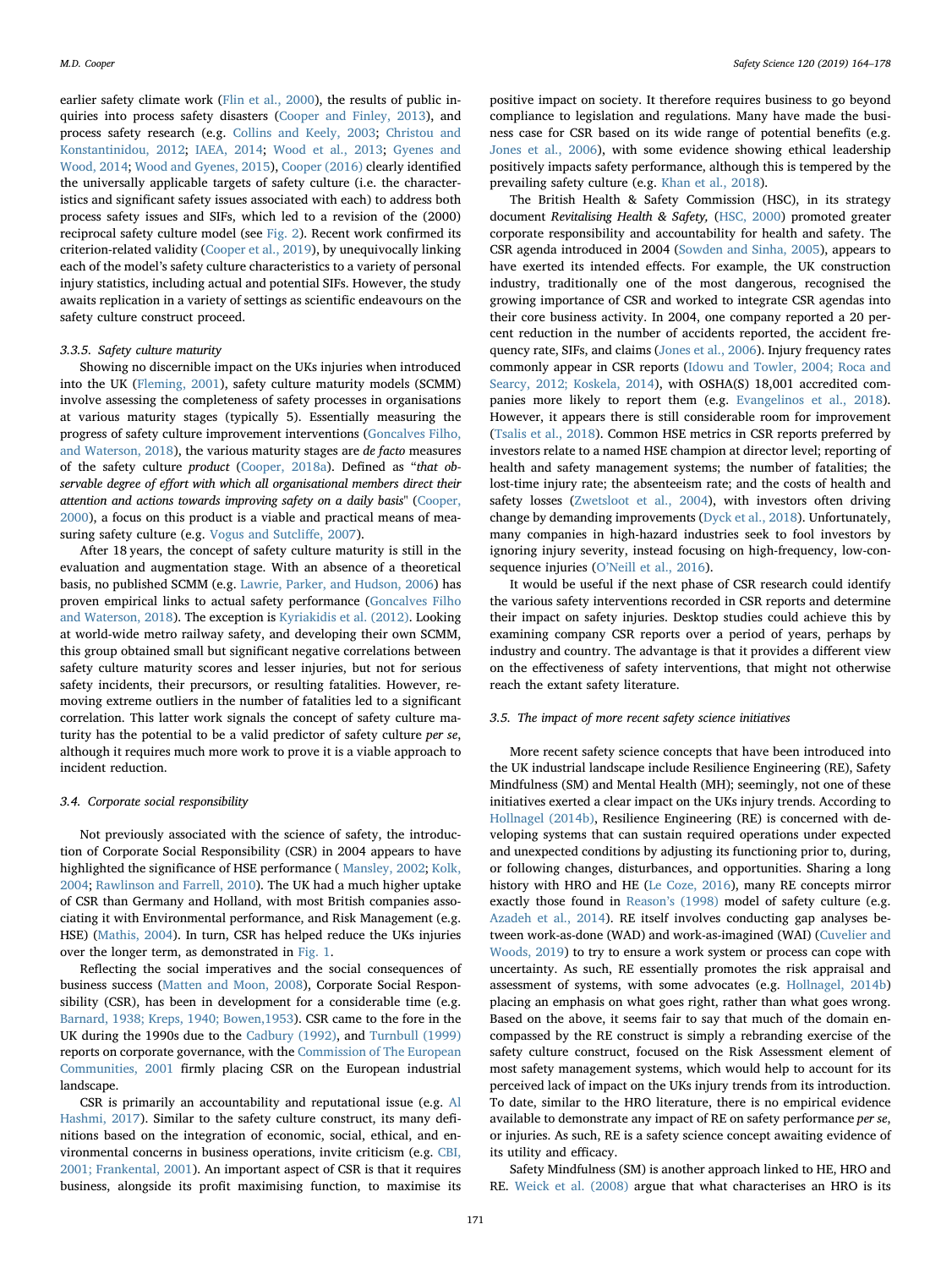"collective mindfulness" of danger, where a preoccupation with failure, facilitates a capability to discover and manage unexpected events, leading to greater operational reliability and asset integrity. [Vogus et al.](#page-13-45) [\(2010\)](#page-13-45) have also applied the concept of organised SM to safety culture in healthcare settings to address patient safety. Thus, SM as a concept is generally applicable to organisation rather than individual. Over time, however, the concept of SM has returned to its roots [\(Langer, 1989](#page-12-52)), looking at the mindfulness of individuals: for example, in terms of their decision-making in relation to safety performance (e.g. [Zhang et al.,](#page-14-8) [2013\)](#page-14-8) or stress [\(Eby et al., 2019](#page-12-53)). Again, no research exists showing a direct impact of collective or organised SM on injury reduction. There is, however, some evidence showing that safety climate, and safety leadership exerts an influence on mindful safety practices (e.g. [Dahl and](#page-12-54) [Kongsvik, 2018\)](#page-12-54). Thus, the concept of collective or organised mindfulness may be useful for improving safety and reducing injuries, but there is no body of empirical evidence to show this is the case. Certainly, there is no discernible impact on the UKs injury trends. As such, it is another safety science concept awaiting evidence of its utility and efficacy.

Mental Health (MH) was formally introduced into the UK industrial landscape by the HSE and professional safety bodies in 2016/17, based on the UKs annual labour force survey that purported to show 256,000 workplace stress cases and a rising number of suicides caused by work. In contrast, actual MH data reported by medical GPs during the 2013–2015 period (i.e. THORGP14) showed the numbers of stress cases did not exceed 2,172, with multiple causes allocated in at least onethird (i.e. 700) of the cases: 97.5 percent of the causes of workplace stress were introduced by Human Resource professionals. UK Coroner records also showed that 3.6% fewer suicides were registered in 2016 than the previous year: UK Suicides have halved since the 1980's. Despite the voluminous extant literature on workplace stress and MH, although it is suggestive, there is no direct evidence available linking workplace stress or MH to industrial accidents or injuries. There is certainly stronger evidence for the effects of overtime and long work hours on injuries (e.g. [Dembe et al., 2005\)](#page-12-55) than MH issues per se. Similarly, construction was the only UK industry to adopt a national campaign (i.e. Mates in Mind) focusing on MH during 2017/18. Unfortunately, this resulted in an increase in the number of construction SIFs (38 fatalities in 2017/18 compared to 30 in 2016/17): This SIF increase can be seen on [Fig. 1](#page-1-0). Thus, there is a very real danger that focusing heavily on MH can cause safety problems to arise (e.g. rising number of injuries). The difficulty is finding the balance. It could also be argued that the MH domain is the remit of the medical health professions (e.g. psychiatry) not the safety profession, and therefore has no place in safety science per se.

#### 4. Serious injury and fatalities (SIF) research

There has been much research aimed at preventing serious injuries and fatalities over the past 90 years or so, with scientific journals focused on injury prevention starting around 1940, with a huge exponential growth occurring since the 1990's [\(Pless, 2006](#page-13-46)). Correspondingly, there has been huge reductions in the overall numbers of serious injuries & fatalities every year: in the UK, for example, workplace fatalities have reduced from around 6000 p.a. in 1900 to an average of about 142 p.a. over the past 6 years. While a remarkable achievement in many ways, in recent times it seems the UK and other industrialised countries such as the US have reached a SIF plateau.

Part of the reason for the plateau, may be [Heinrich](#page-12-9)'s (1931) ubiquitous Injury Pyramid which asserts there is a predictive relationship between lesser and more severe injuries. This has led to an almost unquestioned truism in the world-wide safety profession that due to common causes (e.g. hazards, unsafe behaviours, and poor risk controls) the frequency and types of lesser injuries at the bottom of the pyramid, predict the frequency of SIFs at the top of the pyramid (e.g. [Marshall et al., 2018](#page-13-4)). In other words, controlling the common causes at

the base of the pyramid will control both lesser injuries and SIFs. Although, this perspective focused people's attention on injury reduction per se, many simply do not recognise that frequency reduction does not necessarily mean equivalent severity reductions (e.g. [Petersen, 1998;](#page-13-47) [NCCI, 2006; Manuele, 2008\)](#page-13-47): it is difficult, if not impossible, to predict ([Tixier, Hallowell et al., 2016](#page-13-48)) or control the severity of every incident (e.g. [Duncan et al., 1998\)](#page-12-56). The destruction of the Deepwater Horizon platform due to the failed blind shear rams in the Gulf of Mexico's Macondo incident provides one example: 11 people lost their lives, while the leaking well caused one of the world's largest environmental disasters [\(National Commission on the BP Deepwater Horizon Oil Spill](#page-13-49) and Off[shore Drilling, 2011\)](#page-13-49). As stated by [Hale \(2002\),](#page-12-57) "major incidents can sometimes be predicted by minor incidents, but not always; there are always precursor signals (close-calls and deviations) of major incidents; and not all minor incidents could result in major incidents. Many SIFs /catastrophes are unique and singular events, having multiple and complex causal factors that may have organisational, technical, operational systems or cultural origins". All four of these factors were involved in the Macondo incident, indicating the multi-faceted nature of SIFs and industrial catastrophes.

Prompted by industrial disasters occurring on sites with very low personal injury rates, scholars [\(Petersen, 1989; Hale, 2002; Manuele,](#page-13-50) [2008; Krause, 2012\)](#page-13-50) questioned Heinrich's work. They highlighted the difficulties in making predictions about where the next SIF may come from, as organisations do not experience enough high-potential/lowfrequency incidents to make meaningful conclusions. Work by Mercer ORC HSE Networks ([Wachter and Ferguson, 2013\)](#page-13-51) showed 20 percent of all the incidents they examined were potential SIFs. They demonstrated [1] focusing injury reduction strategies solely at the inputs at the bottom of Heinrich's injury pyramid will not proportionally reduce the number of SIFs; and [2] because the causes and correlates for SIFs are often different than non-SIF injuries (e.g. [Kines, 2002; Hinze et al.,](#page-12-58) [2006; Groves et al., 2007; Lind, 2008; Rautiainen et al., 2009; Martin](#page-12-58) [and Black, 2015; Lööw and Nygren, 2019; Sha](#page-12-58)fique and Rafiq, 2019) it requires different control strategies to eliminate them.

They recommended [a] identifying, understanding, and controlling the precursors, exposure categories and underlying contributors of all potential and actual SIF Events; and [b] using potential & actual SIF metrics to track their prevalence (e.g. Number of potential SIFs / Manhours Worked). There was a recognition this would require two changes in philosophy: [1] Developing a strategy that specifically targets SIFs at the top of the pyramid, separately from a focus on lesser injures; and, [2] not solely focusing on those events leading to an actual injury (a reactive response), but examining events that potentially could lead to a SIF - a proactive response, with every potential SIF Event triggering a Root Cause Analysis (RCA) (e.g. [Ferjencik, 2011; Dien et al., 2012](#page-12-59)). Currently, most companies use RCA when an actual SIF has taken place, but tend not to allocate the same resources to minor injury events having the potential to be much more serious.

Thus, the safety profession's fundamental dominating philosophies, focused at the bottom of the Heinrich pyramid, while clearly impacting the UKs minor injuries, has not served to control the number of SIFs. Changing the primary focus to the top of the pyramid would help prevent SIFs, and simultaneously help to control minor injuries, as many of these also have SIF potential.

Assuming there is a willingness to recognise that focusing at the bottom of Heinrich's triangle won't stop SIFs occurring, and that a different strategy is required, the following briefly provides experiential and empirical evidence pointing the way forward for developing an organisation-wide SIF process.

#### 4.1. Defining potential SIFs

Crucially, experience has shown that to eliminate SIFs each aspect needs defining, simply to ensure a consistency of approach across companies and industries: this would serve safety science equally well.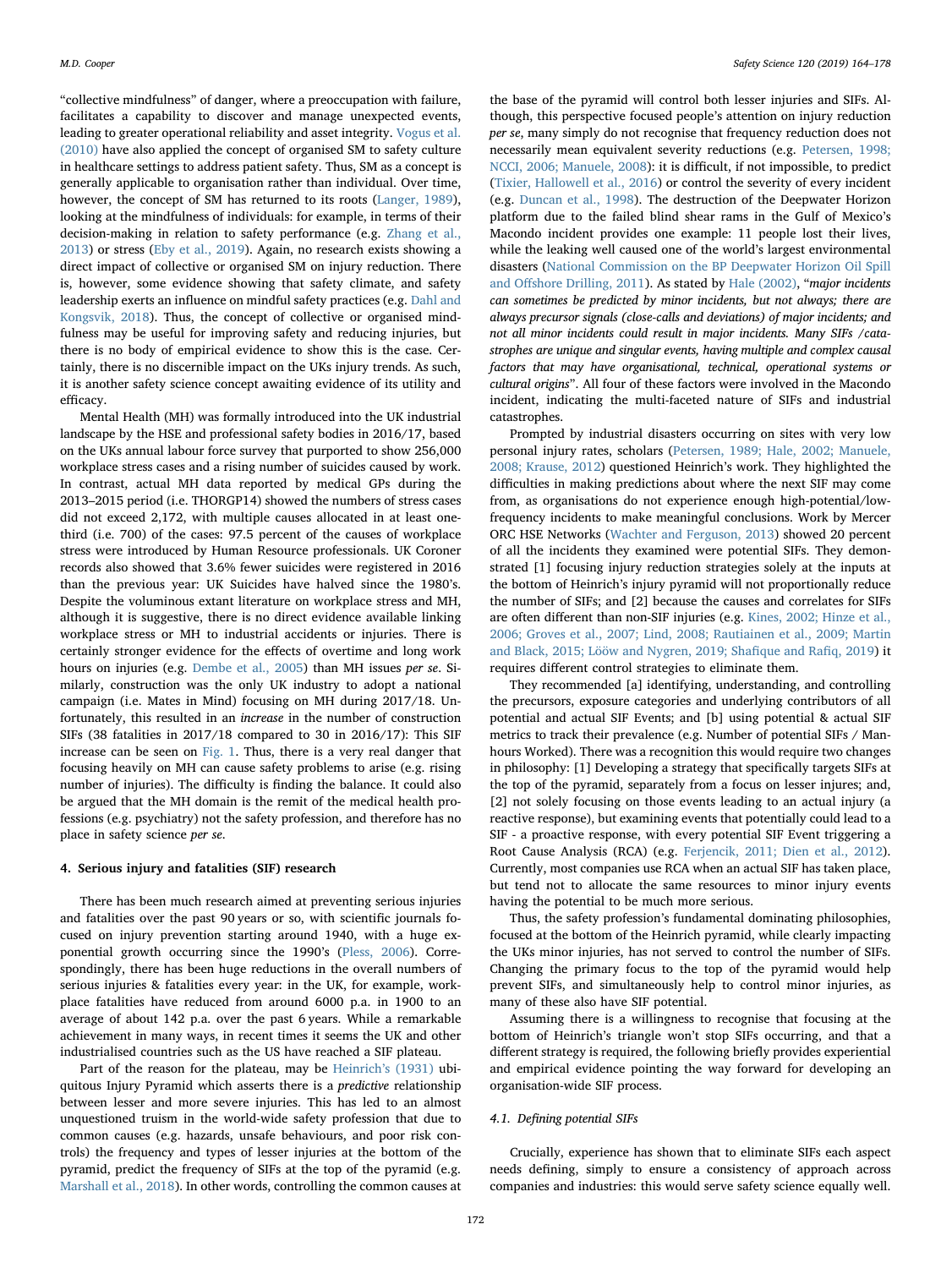There are two approaches to defining potential SIFs: proactive and reactive. Both are valid as they reflect the experienced reality in organisations. Proactive refers to defining a potential SIF before an incident/ injury occurs, that could result from an unsafe behaviour and/or unsafe condition. For example, a potential SIF is an unsafe behaviour and/or unsafe condition that could feasibly and reasonably have resulted in a lifethreatening or life-altering injury to the person or others. Reactive refers to defining a potential SIF after an incident/injury has occurred. Two common reactive definitions are: [1] a potential SIF is an incident that resulted in a minor injury that could reasonably have resulted in a lifethreatening or life-altering injury; or [2] a potential SIF is a near-miss incident that resulted in human exposure and a release of some type of stored energy that could reasonably have resulted in a life-threatening, or life-altering injury. Clearly, defining what is meant by human exposure would be important. For example, is it an exposure when [a] a person is not very close to the incident but in the vicinity, [b] when directly threatened, or [c] just in very close proximity to the incident (e.g. [Cambraia](#page-11-44) [et al., 2010](#page-11-44))? Similarly, what is meant by energy release needs to be defined, perhaps based on the work of [Harms-Ringdahl \(2009\)](#page-12-60).

#### 4.2. SIF precursor situations

[Wachter and Ferguson \(2013\)](#page-13-51) defined an SIF precursor as "a combination of hazard(s) and underlying human factors and organizational or managerial deficiencies that if left unaddressed can result in a fatal or serious injury" In other words, SIF precursors refer to high-risk situations in which management controls are either absent, ineffective, or not complied with, and which will result in SIFs if allowed to continue ([Krause and Murray, 2012](#page-12-61)). Unsurprisingly, it appears there are different precursors in different industries (e.g. [Kyriakidis et al., 2012;](#page-12-42) [Gnoni and Saleh, 2017; Baldissone et al., 2018\)](#page-12-42), with much more research required to identify them. [Tixier et al. \(2016\)](#page-13-48) applied machine learning to unstructured incident reports in the construction industry to extract precursors, demonstrating how safety science can harness Industry 4.0 to provide greater insight into the SIF problem.

According to [Manuele \(2008\) and Krause \(2012\)](#page-13-6) most potential SIFs are disproportionately related to unusual or abnormal precursor situations. (e.g. emergency shutdowns, unexpected maintenance). The author defines an abnormal SIF precursor situation as "a situation not generally encountered during the course of normal operations", though others may beg to differ. However, it is important to recognise everyday routine precursor situations also carry significant SIF risks. A routine SIF precursor situation is defined as "a situation which is repeated on a regular basis during the course of normal operations". When analysing two years of contractor incidents, the author found 90 percent of potential SIFs were related to routine, everyday situations. The percentage of actual SIFs, however, was higher for abnormal events (59%) than routine events (34%). A high proportion of routine SIF precursors were related to driving, maintenance, equipment use, and access/egress. Experience shows every company will have its own unique SIF precursor profile which will reflect the risks present in their sphere of operations (e.g. Smelting, Oil & Gas, Construction, etc.), although only a small percentage of these will explain the bulk of the actual and potential SIFs experienced.

#### 4.3. SIF exposure categories

Within both abnormal and routine SIF Precursor situations, it appears potential SIFs are disproportionately related to activities 'managed' by certain safety controls (e.g. chemical handling, confined space entry, lifting operations, etc.) commonly termed 'exposure categories' (e.g. [Lay et al., 2017\)](#page-12-62). Activities identified as having a high proportion of potential SIF events include: mobile equipment (operation and interaction with pedestrians); confined space entry; jobs requiring lockout tag-out; lifting operations; working at height; chemical handling; and use of tools/machinery. These categories differ by industry,

signalling a need to identify them for all industries, but, again, only a relatively small percentage of exposure categories will explain the bulk of actual and potential SIFs experienced.

#### 4.4. Underlying safety culture contributors

Both [Hale \(2002\) and Manuele \(2008\)](#page-12-57) linked SIF precursor situations to an organisation's safety culture, but many (e.g. [Martin and](#page-13-52) [Black, 2015](#page-13-52)) overlook the cultural root causes of SIFs. It makes sense to link any SIF analysis with the underlying psychological, behavioural, and situational aspects of safety culture. This makes it possible to distil the focus to a smaller number of areas that address a larger number of precursor situations and exposure activities (this is not to argue precursors and exposure categories are ignored): i.e. adopting the principle of focusing on the cultural root cause to eliminate many opportunities for recurrence in one go. Psychological contributors include Human Error categories ([Reason, 1990\)](#page-13-7) such as failures in task planning – knowledge & rule-based mistakes; failures in execution – attentional & memory errors; and, behavioural choices – short cuts, necessary, or optimising behaviours. Behavioural contributors include leadership, job planning, and resource allocation. Situational contributors encompass features under management's direct control such as job methods, job pressures, manning levels, the provision of sub-standard equipment and poor working environments. [Cooper \(2018b\)](#page-11-45) examined 642 potential SIFs recorded from safety leadership observations, finding 432 (67%) were attributable to Human Error categories, inadequate job methods, and the provision of sub-standard equipment. Such results point to areas of opportunity for managerial safety leadership (e.g. [Cooper,](#page-11-46) [2015\)](#page-11-46), while reducing down-time, the amount of effort and the costs associated with eliminating SIFs.

### 4.5. SIF process implementation

SIFs are the outcome of organisational failings that previously should have been identified and addressed ([Reason, 1998\)](#page-13-14). There are usually many signals for impending incidents, typically taking the form of 'close-calls', albeit, there is a reliance on people being able to recognise and report these.

Encouraging the reporting of close-calls and actual events presupposes [a] there is a willingness to receive these reports openly and proactively, and [b] there is the means to easily capture and record such information [\(Roe et al., 2011\)](#page-13-53). [Krause \(2012\)](#page-12-63) found 87 percent of all potential SIFs are identifiable from safety observations using behavioural safety processes and safety leadership 'walk-rounds'.

It is highly likely incident reporting databases will need to be adapted or developed to record and analyse the potential SIFs identified via 'close calls', in conjunction with those identified from behavioural observation processes (e.g. PEER®), to facilitate computation and tracking of a potential SIF metric (i.e. number of potential SIFs/hours worked) that is regularly reviewed. At a minimum, all incident reports should provide a clear description of the event and highlight [a] what happened; [b] any pre-existing risk controls at the time of the event; [c] actual hazards present at the time of the event; [d] actual consequences, [e] potential consequences; [f] the precursor situation; [g] the main exposure activity; [h] any underlying cultural contributors, and if available [i] any root causes, in addition to normal information such as location, date, etc. People will also need training to identify potential SIFs, perhaps as part of a Hazard Identification process. Training is one area where the definitions of precursor situations, exposure activities and underlying cultural contributors are useful for developing focused potential SIF training programs so people know exactly what to look for.

#### 5. Summarising the past

Examining the impact of safety science topics in the past shows a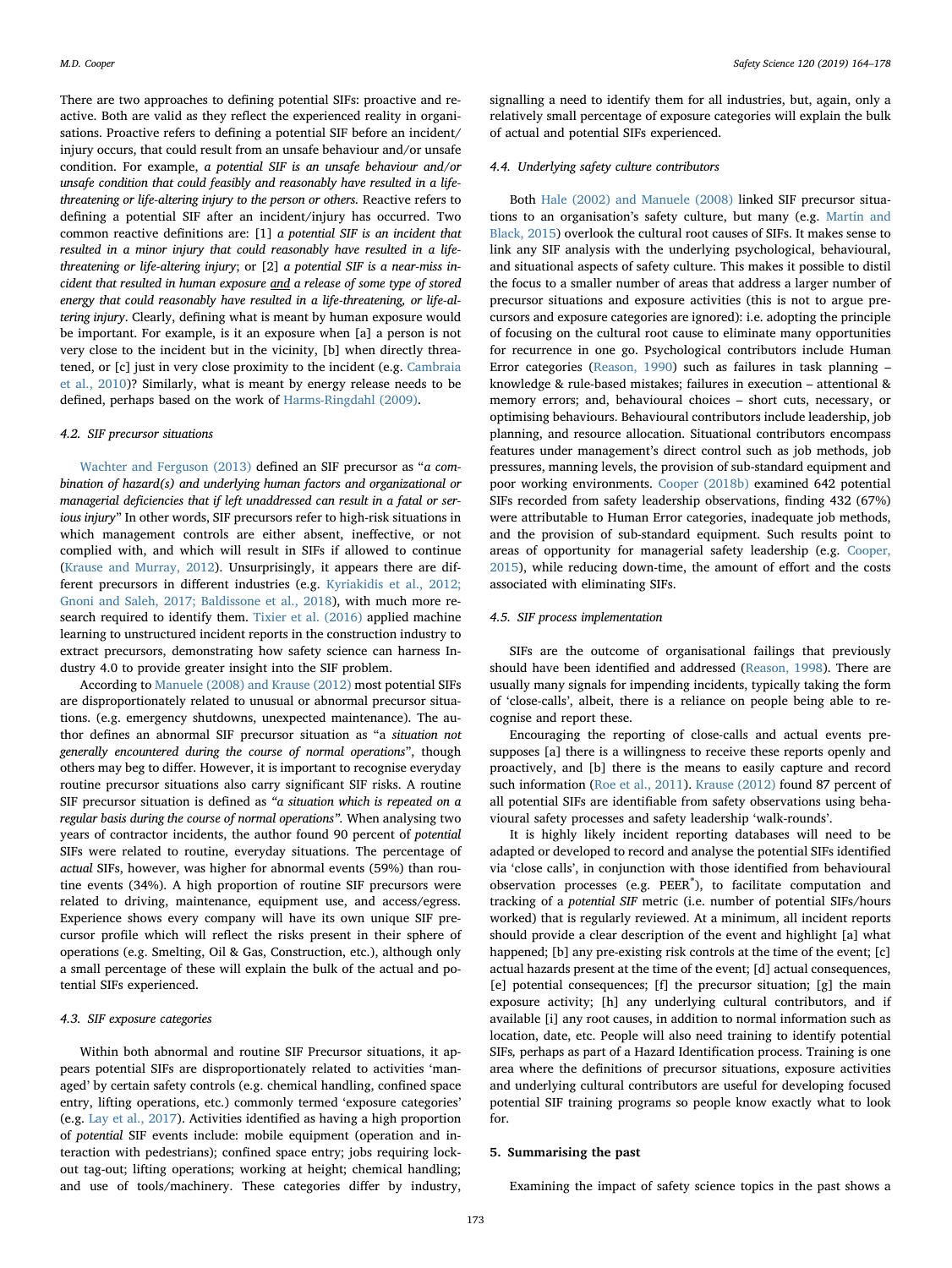concerted and determined application of the safety culture construct helped to reduce injuries in the UK. This involved the engagement of managers & employees in proven initiatives, that included: [1] ongoing safety culture assessments and benchmarking; [2] optimised behavioural safety processes, inclusive of leadership; [3] the development of effective safety management systems, that were regularly audited for their effectiveness and, [4] publicly holding organisations to account for their Health & Safety performance via their annual CSR reports.

The efficacy of safety science constructs that are uncertain include Human Error, High Reliability Organisations, Resilience Engineering, and Safety Mindfulness. Empirical evidence showing an influence on actual injuries or safety performance is negligible or non-existent.

The striking aspect of the UK's experience is that its safety efforts have mostly impacted the number of temporary disabilities not SIFs. To some degree, the UKs injury experience is influenced by the prevailing unemployment rate. Regardless, the safety science initiatives introduced over the past 32 years appear to have made very little difference to the number of SIFs in the UK (which is seemingly the same in other countries), which begets the question why? Answers to this question could provide the necessary focus for the future of the science of safety. Certainly, existing strategies are not reducing SIFs: something new is required or existing strategies need changing.

The safety science domain needs to urgently consider how it will help address serious injuries and fatalities in the workplace. Strongly urged to focus their future work on eliminating SIFs, safety scientists should ensure that validation against various incident/injury outcomes is the norm rather than the exception, to help ensure their work is on the right track. If evidence accumulated over time shows any safety intervention is not consistently and demonstrably related to incident and injury reduction, it may not be worth pursuing, and attention should be re-focused on other interventions. To support this, journal editors and reviewers must filter out intervention submissions not reporting attempts at establishing external criterion-related validity against actual outcomes (i.e. incidents/injuries). The regulators (e.g. EU-OSHA, HSE, OSHA) can help by introducing the SIF metric (actual & potential) into the regulatory landscape, and requiring companies to report these on an annual basis in their CSR reports.

The science, the tools, and the knowledge are available to reduce workplace SIFs, but the volume of published research on SIF prevention is miniscule, and led by industry rather than safety science. Research has a long way to go to empirically link the safety culture construct to actual safety performance, particularly SIFs. Similarly, the efficacy of behavioural safety processes specifically targeting SIFs, from both employee and safety leadership perspectives, need assessing and evaluating. Additionally, there is no empirical evidence exploring the actual impact of Human Error initiatives on injury prevention, as this topic is still in its evaluation and augmentation stage. Moreover, we need to know why the various aspects of the safety management systems leading to SIFs (and catastrophes) are breaking down and how to address the issues. Past research has identified what has broken down, but it has not satisfactorily addressed the how and the why. Perhaps if auditors focused on the effectiveness of these systems as their criterion measure, safety science might make progress. In sum, addressing the research gaps highlighted in this manuscript could provide an important impetus to SIF reduction.

Certainly, meta-analytic studies combining the results of a multitude of studies reporting actual safety outcomes would be useful ([Hunter and Schmidt, 2014\)](#page-12-64). For example, meta-analysing the safety climate literature to compare those studies using self-report outcome measures against those using hard criterion data such as actual injury outcomes at the time of distribution, would be extremely useful. Metaanalysing the behavioural-safety literature to assess the degree to which managerial leadership adds or detracts from the process would be very useful. The findings should be followed up with rigorously designed and executed longitudinal field studies to test the moderating parameters identified in these analyses.

Funding for pure safety science research is a big issue: there is never enough, and much published safety science research arises from scientists engaged as practitioner consultants in the field, who then write and publish their studies as a public service with the permission of the companies involved. Perhaps the ILO, EU, OSHA, NIOSH, the World Bank, and other associated bodies, could be persuaded to fund pure safety science research aimed at eliminating workplace SIFs, provided the funds were matched by industry stakeholders.

If safety science is to assist industry in making significant progress in eliminating workplace SIFs, it must also recognise one size does not fit all: it requires different strategies to control minor and severe injuries. Researchers, practitioners, and regulators must direct their efforts at the top of Heinrichs pyramid. In practice, this likely means [a] improving incident data management; [b] integrating any SIF findings into existing safety management systems; [c] providing SIF education to all concerned; [d] enhancing the quality of managerial safety leadership, who should test, question, and manage tasks with high-risk exposures and SIF potential; [e] developing and using potential SIF and actual SIF Rates that are widely shared with all via CSR reporting; and [f] periodically reviewing the effectiveness of SIF reduction processes. It may also be useful to determine the ratio between actual and potential SIFs experienced, to facilitate benchmark comparisons with others, to help determine how dangerous an industry, company or site is. As safety science faces the future, a concerted, collective, and focused effort on SIF reduction should help to significantly impact the annual toll of deaths and serious injuries around the globe.

#### 6. Safety science in the future

It is good news that the safety culture construct has utility going forward, as does CSR with its ethical basis of publicly holding companies and organisations to account for their safety performance. Both will be vital tools as the world is deluged by the outcomes of the 4th industrial revolution. One specific example, akin to the long-term effects of asbestos exposure, is the concerns of biological safety at various electromagnetic wave frequencies - think 5G Wi-Fi – that present a clear and present danger to human health [\(Di Ciaula, 2018\)](#page-12-65). Paradoxically, there are lower exposure limits recommended for the public, while higher exposure levels for workers are deemed to be safe ([Wu et al.,](#page-14-9) [2015\)](#page-14-9). Workers will be involved in developing 5G applications, assembling, testing, installing and operating 5G equipment and infrastructure. Insurance companies, including Lloyds of London, have a specific exclusion, and will not insure against radio frequency induced health effects because of the known carcinogenic risks, a fact acknowledged by the very same companies involved in the transmission of electromagnetic fields. Clearly, there are large financial rewards on offer for those who can harness 5G Wi-Fi to create and dominate the Internet of Things (IoT). From a safety science perspective, the question must be asked: what are these same companies doing to mitigate the risk to their workforce? The amount of effort these companies put into protecting their workers from the known hazards associated with 5G Wi-Fi provide a strong indicator of their safety culture and CSR ethics. Equally, many companies are going to want to take advantage of the opportunities presented by 5G and IoT. As consumers, how are these companies going to manage the risks to their workers. Will their safety cultures be strong enough to prevent them exposing their workers to the risks, or at least mitigating them, or will the financial rewards on offer over-ride their safety culture instincts? This leads to the question, to what extent will these new technologies alter the parameters of the safety culture construct? How will behavioural safety processes be adapted to cope with 5G risk mitigation? Are current safety management systems good enough to cope, or will they need to be adapted. What kind of risk controls will be required? How different will these be from existing risk control methods? Will there be entirely new classes of risk controls? Will the safety culture construct fragment into industry specific tools and methodologies or will validated universal models still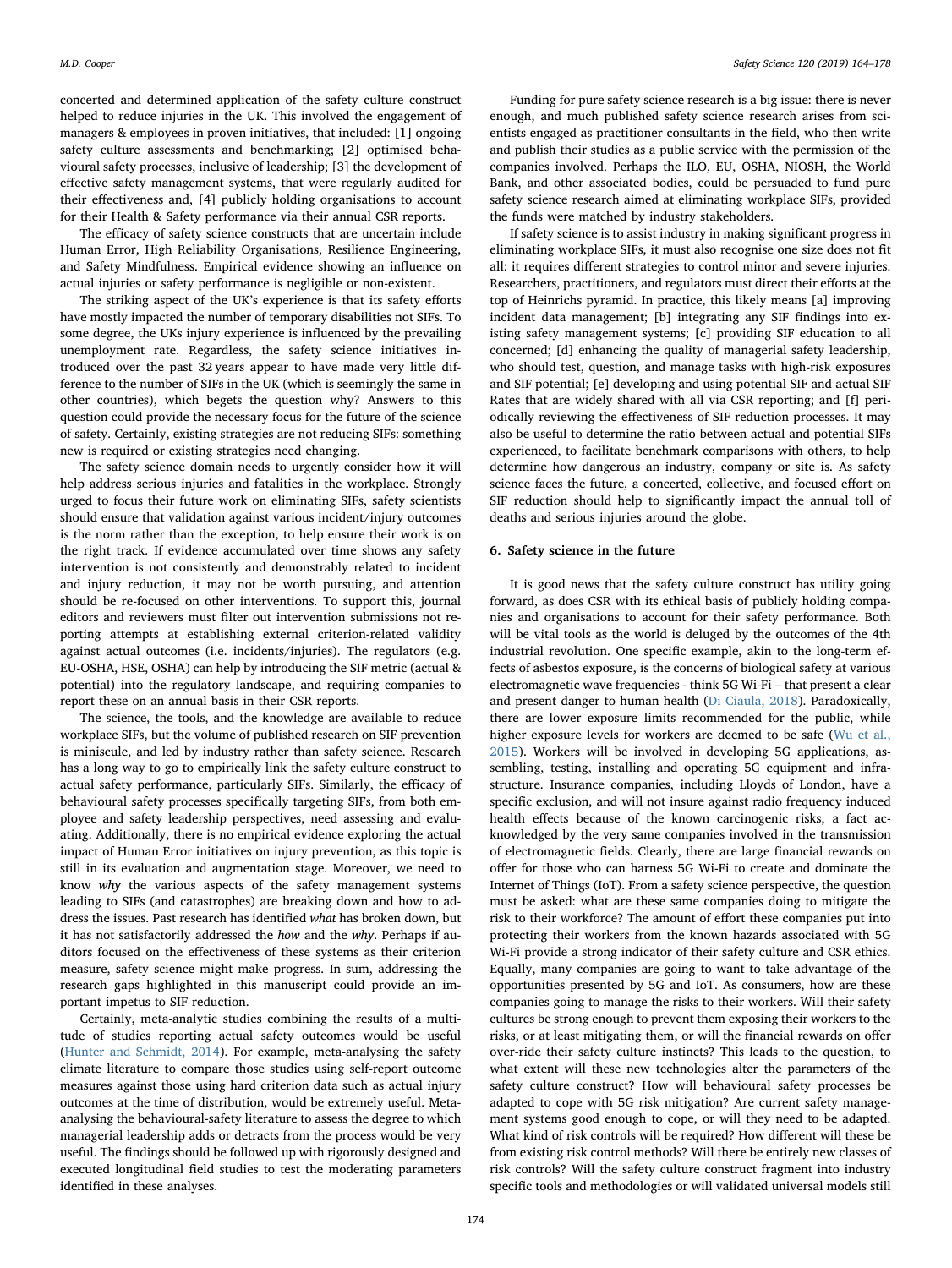be applicable? Clearly, in many safety science domains there are going to be many challenges to existing paradigms from the 4th industrial revolution.

Such challenges will, I suspect, also lead to the fragmentation of the safety science domain itself: Its current diversity is both a strength and a weakness: It's a strength because of its inclusive attempts to cater for safety issues in a multitude of domains and settings, where nothing is left behind; It's a weakness, because the domain is so broad and the science so diffused that it tends not have the same impact that it could have if safety scientists focused on a smaller number of topic domains. The existing HRO, RE, and SM literature that caters for essentially the same construct, provides one example of a diffused focus in safety science that has not lived up to its promise. As such, I can foresee a time when the number of Safety Science Journals expand to separately cater for the domains of industrial/occupational safety, public safety, governmental issues, patient safety, etc., so each provides a much greater focus on the salient issues of its time. The downside is safety science could descend into silos that do not communicate with each other. Without a doubt, interesting times lie ahead for the safety science domain.

#### Grant funding

This research did not receive any specific grant from funding agencies in the public, commercial, or not-for-profit sectors.

#### Declaration of Competing Interest

None.

## Appendix A. Supplementary material

Supplementary data to this article can be found online at [https://](https://doi.org/10.1016/j.ssci.2019.06.038) [doi.org/10.1016/j.ssci.2019.06.038.](https://doi.org/10.1016/j.ssci.2019.06.038)

## References

- <span id="page-11-31"></span>[Abad, J., Lafuente, E., Vilajosana, J., 2013. An assessment of the OHSAS 18001 certi](http://refhub.elsevier.com/S0925-7535(18)32007-1/h0005)fi[cation process: Objective drivers and consequences on safety performance and labour](http://refhub.elsevier.com/S0925-7535(18)32007-1/h0005) [productivity. Saf. Sci. 60, 47](http://refhub.elsevier.com/S0925-7535(18)32007-1/h0005)–56.
- <span id="page-11-40"></span>[Al Hashmi, W.S.G., 2017. Environment Health and Safety Governance and Leadership:](http://refhub.elsevier.com/S0925-7535(18)32007-1/h0010) [The Making of High Reliability Organizations. Routledge.](http://refhub.elsevier.com/S0925-7535(18)32007-1/h0010)
- <span id="page-11-19"></span>[Anderson, M., 2005. Behavioural safety and major accident hazards: Magic bullet or shot](http://refhub.elsevier.com/S0925-7535(18)32007-1/h0015) [in the dark? Process Saf. Environ. Prot. 83 \(2\), 109](http://refhub.elsevier.com/S0925-7535(18)32007-1/h0015)–116.
- <span id="page-11-4"></span>[Antonsen, S., 2016. Safety Culture. Theory, Method and Improvement. Ashgate,](http://refhub.elsevier.com/S0925-7535(18)32007-1/h0020) [Burlington, VT.](http://refhub.elsevier.com/S0925-7535(18)32007-1/h0020)
- [Asfaw, A., Pana-Cryan, R., Rosa, R., 2011. The business cycle and the incidence of](http://refhub.elsevier.com/S0925-7535(18)32007-1/h0025) [workplace injuries: evidence from the U.S.A. J. Saf. Res. 42 \(1\), 1](http://refhub.elsevier.com/S0925-7535(18)32007-1/h0025)–8.
- <span id="page-11-42"></span>[Azadeh, A., Salehi, V., Ashjari, B., Saberi, M., 2014. Performance evaluation of integrated](http://refhub.elsevier.com/S0925-7535(18)32007-1/h0030) [resilience engineering factors by data envelopment analysis: the case of a petro](http://refhub.elsevier.com/S0925-7535(18)32007-1/h0030)[chemical plant. Process Saf. Environ. Prot. 92 \(3\), 231](http://refhub.elsevier.com/S0925-7535(18)32007-1/h0030)–241.
- <span id="page-11-13"></span>Babcock, R., Sulzer-Azaroff[, B., Sanderson, M., Scibek, J., 1992. Increasing nurses' use of](http://refhub.elsevier.com/S0925-7535(18)32007-1/h0035) [feedback to promote infection control practices in a head injury treatment center. J.](http://refhub.elsevier.com/S0925-7535(18)32007-1/h0035) [Appl. Behav. Anal. 25, 621](http://refhub.elsevier.com/S0925-7535(18)32007-1/h0035)–627.
- [Bagnara, S., Parlangeli, O., Tartaglia, R., 2010. Are hospitals becoming high reliability](http://refhub.elsevier.com/S0925-7535(18)32007-1/h0040) [organizations? Appl. Ergon. 41 \(5\), 713](http://refhub.elsevier.com/S0925-7535(18)32007-1/h0040)–718.
- [Baldissone, G., Comberti, L., Bosca, S., Murè, S., 2018. The analysis and management of](http://refhub.elsevier.com/S0925-7535(18)32007-1/h0045) [unsafe acts and unsafe conditions. Data collection and analysis. Saf. Sci.](http://refhub.elsevier.com/S0925-7535(18)32007-1/h0045)
- <span id="page-11-37"></span><span id="page-11-5"></span>[Bandura, A., 1977. Social Learning Theory. Prentice-Hall, Englewood Cli](http://refhub.elsevier.com/S0925-7535(18)32007-1/h0050)ffs, NJ. [Barnard, C.I., 1938. The Functions of the Executive. Harvard University Press,](http://refhub.elsevier.com/S0925-7535(18)32007-1/h0055) [Cambridge, MA](http://refhub.elsevier.com/S0925-7535(18)32007-1/h0055).
- <span id="page-11-10"></span>[Bauer, J., Mulder, R., 2007. Modelling learning from errors in daily work. Learn. Health](http://refhub.elsevier.com/S0925-7535(18)32007-1/h0060) [Soc. Care 6 \(3\), 121](http://refhub.elsevier.com/S0925-7535(18)32007-1/h0060)–133.
- Bureau of Labor Statistics. Illnesses, Injuries, and Fatalities. From  $<$  <code>[https://www.bls.](https://www.bls.gov/iif/oshwc/cfoi/cfoi-chart-data-2017.htm)</code> [gov/iif/oshwc/cfoi/cfoi-chart-data-2017.htm](https://www.bls.gov/iif/oshwc/cfoi/cfoi-chart-data-2017.htm) > . Accessed May 26, 2019.
- <span id="page-11-24"></span>[Beus, J.M., Payne, S.C., Bergman, M.E., Arthur Jr, W., 2010. Safety climate and injuries:](http://refhub.elsevier.com/S0925-7535(18)32007-1/h0070) [an examination of theoretical and empirical relationships. J. Appl. Psychol. 95 \(4\),](http://refhub.elsevier.com/S0925-7535(18)32007-1/h0070) [713](http://refhub.elsevier.com/S0925-7535(18)32007-1/h0070).
- <span id="page-11-12"></span>[Bourrier, M., 1996. Organizing maintenance work at two American nuclear power plants.](http://refhub.elsevier.com/S0925-7535(18)32007-1/h0075) [J. Conting. Crisis Manage. 4 \(2\), 104](http://refhub.elsevier.com/S0925-7535(18)32007-1/h0075)–112.

<span id="page-11-21"></span>[Bowen, H.R., 1953. Social Responsibility of the Businessman. Harper and Row, New York.](http://refhub.elsevier.com/S0925-7535(18)32007-1/h0080) [Byrom, N., Corbridge, J., 1997. A tool to assess aspects of an organisation](http://refhub.elsevier.com/S0925-7535(18)32007-1/h0085)'s health & [safety climate. Proceedings of International Conference on Safety Culture in the](http://refhub.elsevier.com/S0925-7535(18)32007-1/h0085) [Energy Industries. University of Aberdeen.](http://refhub.elsevier.com/S0925-7535(18)32007-1/h0085)

- <span id="page-11-38"></span>[Cadbury, A., 1992. Report of the Committee on the Financial Aspects of Corporate](http://refhub.elsevier.com/S0925-7535(18)32007-1/h0090) [Governance. Gee, London.](http://refhub.elsevier.com/S0925-7535(18)32007-1/h0090)
- <span id="page-11-44"></span>[Cambraia, F.B., Saurin, T.A., Formoso, C.T., 2010. Identi](http://refhub.elsevier.com/S0925-7535(18)32007-1/h0095)fication, analysis and dis[semination of information on near misses: A case study in the construction industry.](http://refhub.elsevier.com/S0925-7535(18)32007-1/h0095) [Saf. Sci. 48 \(1\), 91](http://refhub.elsevier.com/S0925-7535(18)32007-1/h0095)–99.
- <span id="page-11-11"></span>Cannon, L., 2012. Alcoa and the human performance journey. In: Gulf Aluminium Council Safety Conference 2012, Gulf Hotel, Bahrain, 12–14th Nov.
- <span id="page-11-30"></span>[Chang, J.I., Liang, C.L., 2009. Performance evaluation of process safety management](http://refhub.elsevier.com/S0925-7535(18)32007-1/h0105) [systems of paint manufacturing facilities. J. Loss Prev. Process Ind. 22 \(4\), 398](http://refhub.elsevier.com/S0925-7535(18)32007-1/h0105)–402.
- <span id="page-11-27"></span><span id="page-11-1"></span>[CBI, 1991. Developing a safety culture. Confederation of British Industry, London.](http://refhub.elsevier.com/S0925-7535(18)32007-1/h9000) [Chang, S.J., Van Witteloostuijn, A., Eden, L., 2010. From the editors: Common method](http://refhub.elsevier.com/S0925-7535(18)32007-1/h0110) [variance in international business research. Int. Bus. Stud. 41, 178](http://refhub.elsevier.com/S0925-7535(18)32007-1/h0110).

<span id="page-11-29"></span>Chevron, 2012. Operational Excellence at Chevron. [Christian, M.S., Bradley, J.C., Wallace, J.C., Burke, M.J., 2009. Workplace safety: a meta-](http://refhub.elsevier.com/S0925-7535(18)32007-1/h0115)

- <span id="page-11-34"></span>[analysis of the roles of person and situation factors. J. Appl. Psychol. 94 \(5\), 1103](http://refhub.elsevier.com/S0925-7535(18)32007-1/h0115). Christou, M. & Konstantinidou, M., 2012. Safety of offshore oil and gas operations: Lessons from past accident analysis. JRC Scientific & Policy Reports. European Commission.
- [Clarke, S., 2006. The relationship between safety climate and safety performance: a meta](http://refhub.elsevier.com/S0925-7535(18)32007-1/h0120)[analytic review. J. Occup. Health Psychol. 11 \(4\), 315](http://refhub.elsevier.com/S0925-7535(18)32007-1/h0120)–327.
- <span id="page-11-26"></span>[Clarke, S., 2010. An integrative model of safety climate: Linking psychological climate](http://refhub.elsevier.com/S0925-7535(18)32007-1/h0125) [and work attitudes to individual safety outcomes using meta-analysis. J. Occup. Org.](http://refhub.elsevier.com/S0925-7535(18)32007-1/h0125) [Psychol. 83 \(3\), 553](http://refhub.elsevier.com/S0925-7535(18)32007-1/h0125)–578.
- <span id="page-11-0"></span>[Clarke, S., Robertson, I., 2008. An examination of the role of personality in work acci](http://refhub.elsevier.com/S0925-7535(18)32007-1/h0130)[dents using meta-analysis. Appl. Psychol. 57 \(1\), 94](http://refhub.elsevier.com/S0925-7535(18)32007-1/h0130)–108.
- [Cole, K.S., Stevens-Adams, S.M., Wenner, C.A., 2013. A Literature Review of Safety](http://refhub.elsevier.com/S0925-7535(18)32007-1/h0135) [Culture. Sandia National Laboratories, USA.](http://refhub.elsevier.com/S0925-7535(18)32007-1/h0135)
- <span id="page-11-25"></span>[Colla, J.B., Bracken, A.C., Kinney, L.M., Weeks, W.B., 2005. Measuring patient safety](http://refhub.elsevier.com/S0925-7535(18)32007-1/h0140) [climate: a review of surveys. Qual. Saf. Health Care 14 \(5\), 364](http://refhub.elsevier.com/S0925-7535(18)32007-1/h0140)–366.
- <span id="page-11-32"></span>Collins, A., Keely, D., 2003. Loss of Containment Incident Analysis. HSL/2003/07.

<span id="page-11-8"></span>[Collinson, D.L., 1999. Surviving the rigs': safety and surveillance on North Sea oil in](http://refhub.elsevier.com/S0925-7535(18)32007-1/h0145)[stallations. Org. Stud. 20 \(4\), 579](http://refhub.elsevier.com/S0925-7535(18)32007-1/h0145)–600.

- <span id="page-11-39"></span>Commission of The European Communities, 2001. Promoting a European framework for Corporate Social Responsibility. < [http://europa.eu.int/eurlex/en/comgpr/2001/](http://europa.eu.int/eurlex/en/comgpr/2001/com2001_0366en01.pdf) [com2001\\_0366en01.pdf](http://europa.eu.int/eurlex/en/comgpr/2001/com2001_0366en01.pdf) > .
- <span id="page-11-41"></span>Confederation of British Industry, 2001. CBI response to the European commission green paper on promoting a European framework for corporate social responsibility. < [www.europa.eu.int/comm/employment\\_social/socdial/csr/cbi\\_uk\\_en011219.](http://www.europa.eu.int/comm/employment_social/socdial/csr/cbi_uk_en011219.htm)  $h$ tm  $>$ .
- [Conway, J.M., Lance, C.E., 2010. What reviewers should expect from authors regarding](http://refhub.elsevier.com/S0925-7535(18)32007-1/h0160) [common method bias in organizational research. J. Bus. Psychol. 25 \(3\), 325](http://refhub.elsevier.com/S0925-7535(18)32007-1/h0160)–334.
- <span id="page-11-22"></span>[Cooper, M.D., 1992. An Examination of Assigned and Participative Goal-setting in](http://refhub.elsevier.com/S0925-7535(18)32007-1/h0165) [Relation to the Improvement of Safety in the Construction Industry. PhD Thesis.](http://refhub.elsevier.com/S0925-7535(18)32007-1/h0165) [University of Manchester.](http://refhub.elsevier.com/S0925-7535(18)32007-1/h0165)
- <span id="page-11-28"></span>[Cooper, M.D., 1998. Improving Safety Culture: A Practical Guide. J Wiley & Sons, Ltd,](http://refhub.elsevier.com/S0925-7535(18)32007-1/h0170) [Chichester](http://refhub.elsevier.com/S0925-7535(18)32007-1/h0170).
- <span id="page-11-3"></span>[Cooper, M.D., 2000. Towards a model of safety culture. Saf. Sci. 36, 111](http://refhub.elsevier.com/S0925-7535(18)32007-1/h0175)–136.
- <span id="page-11-15"></span>[Cooper, M.D., 2006. Exploratory analyses of the e](http://refhub.elsevier.com/S0925-7535(18)32007-1/h0180)ffects of managerial support and [feedback consequences on behavioural safety maintenance. J. Org. Behav. Manage.](http://refhub.elsevier.com/S0925-7535(18)32007-1/h0180) [26, 1](http://refhub.elsevier.com/S0925-7535(18)32007-1/h0180)–41.
- <span id="page-11-7"></span>Cooper, M.D., 2008. Risk-weighted safety culture profiling. In: SPE 111823, The 9th International Conference on Health, Safety, Security & Environment in Oil & Gas Exploration and Production. 15–17 April 2008, Nice, France.
- <span id="page-11-18"></span>[Cooper, M.D., 2009. Behavioural safety interventions: a review of process design factors.](http://refhub.elsevier.com/S0925-7535(18)32007-1/h0190) [Prof. Saf. 54, 36](http://refhub.elsevier.com/S0925-7535(18)32007-1/h0190)–45.
- <span id="page-11-20"></span>[Cooper, M.D., 2010. Safety leadership in construction: a case study. Italian J. Occup. Med.](http://refhub.elsevier.com/S0925-7535(18)32007-1/h0195) [Ergon.: Suppl. A Psychol. 32 \(1\), A18](http://refhub.elsevier.com/S0925-7535(18)32007-1/h0195)–A23.

<span id="page-11-46"></span>Cooper, M.D., 2015. Eff[ective safety leadership: understanding types & styles that im](http://refhub.elsevier.com/S0925-7535(18)32007-1/h0200)[prove safety performance. Prof. Saf. 60 \(2\), 49](http://refhub.elsevier.com/S0925-7535(18)32007-1/h0200)–53.

- <span id="page-11-33"></span>Cooper, M.D., 2016. Navigating the safety culture construct: a review of the evidence. Retrieved from:. BSMS, Franklin, IN. [http://behavioural-safety.com/articles/safety\\_](http://behavioural-safety.com/articles/safety_culture_review.pdf) [culture\\_review.pdf.](http://behavioural-safety.com/articles/safety_culture_review.pdf)
- <span id="page-11-36"></span>Cooper, M.D., 2018a. The Safety Culture Construct: Theory and Practice. In: Gilbert, Claude, Journé, Benoît, Laroche, Hervé, Bieder, Corinne (Eds.). Safety Cultures, Safety Models: Taking Stock and Moving Forward. Springer Briefs in Safety Management.
- <span id="page-11-45"></span>Cooper, M.D., 2018b. Practical steps to reduce serious injuries & fatalities (SIFs). Retrieved from < [https://peer-leader.com/images/PEER\\_Reduces\\_SIFs.pdf](https://peer-leader.com/images/PEER_Reduces_SIFs.pdf) > .
- <span id="page-11-23"></span><span id="page-11-6"></span>[Cooper, M.D., Finley, L.J., 2013. Strategic Safety Culture Road Map. BSMS, Franklin, IN.](http://refhub.elsevier.com/S0925-7535(18)32007-1/h0220) [Cooper, M.D., Phillips, R.A., 2004. Exploratory analysis of the safety climate and safety](http://refhub.elsevier.com/S0925-7535(18)32007-1/h0225) [behavior relationship. J. Saf. Res. 35, 497](http://refhub.elsevier.com/S0925-7535(18)32007-1/h0225)–512.
- <span id="page-11-14"></span>[Cooper, M.D., Phillips, R.A., Sutherland, V.J., Makin, P.J., 1994. Reducing accidents with](http://refhub.elsevier.com/S0925-7535(18)32007-1/h0230) goal-setting and feedback: a fi[eld study. J. Occup. Org. Psychol. 67, 219](http://refhub.elsevier.com/S0925-7535(18)32007-1/h0230)–240.
- <span id="page-11-35"></span>[Cooper, M.D., Collins, M., Bernard, R., Schwann, S., Knox, R.J., 2019. Criterion-related](http://refhub.elsevier.com/S0925-7535(18)32007-1/h0235) [validity of the cultural web when assessing safety culture. Saf. Sci. 111, 49](http://refhub.elsevier.com/S0925-7535(18)32007-1/h0235)–66.
- <span id="page-11-17"></span>[Cooper, M.D., Farmery, K., Johnson, M., Harper, C., Clarke, F.L., Holton, P., Wilson, S.,](http://refhub.elsevier.com/S0925-7535(18)32007-1/h0240) [Rayson, P., Bence, H., 2005. Changing Personnel behavior to promote quality care](http://refhub.elsevier.com/S0925-7535(18)32007-1/h0240) [practices in an intensive care unit. Ther. Clin. Risk Manag. 1 \(4\), 321](http://refhub.elsevier.com/S0925-7535(18)32007-1/h0240)–332.
- <span id="page-11-16"></span>[Cox, S., Jones, B., Rycraft, H., 2004. Behavioural approaches to safety management](http://refhub.elsevier.com/S0925-7535(18)32007-1/h0245) [within UK reactor plants. Saf. Sci. 42 \(9\), 825](http://refhub.elsevier.com/S0925-7535(18)32007-1/h0245)–839.
- <span id="page-11-2"></span>[Crawley, F.K., 1999. The change in safety management for o](http://refhub.elsevier.com/S0925-7535(18)32007-1/h0250)ffshore oil and gas production [systems. Process Saf. Environ. Prot. 77 \(3\), 143](http://refhub.elsevier.com/S0925-7535(18)32007-1/h0250)–148.
- <span id="page-11-9"></span>[Cullen, The Hon. Lord W. Douglas, 1990. The public inquiry into the Piper Alpha disaster.](http://refhub.elsevier.com/S0925-7535(18)32007-1/h0255) [H.M. Stationery O](http://refhub.elsevier.com/S0925-7535(18)32007-1/h0255)ffice, London.
- <span id="page-11-43"></span>[Cuvelier, L., Woods, D.D., 2019. Normative safety and/or adaptative safety: how resi](http://refhub.elsevier.com/S0925-7535(18)32007-1/h0260)[lience engineering revisits activity ergonomics. Le Travail Humain 82 \(1\), 41](http://refhub.elsevier.com/S0925-7535(18)32007-1/h0260)–66.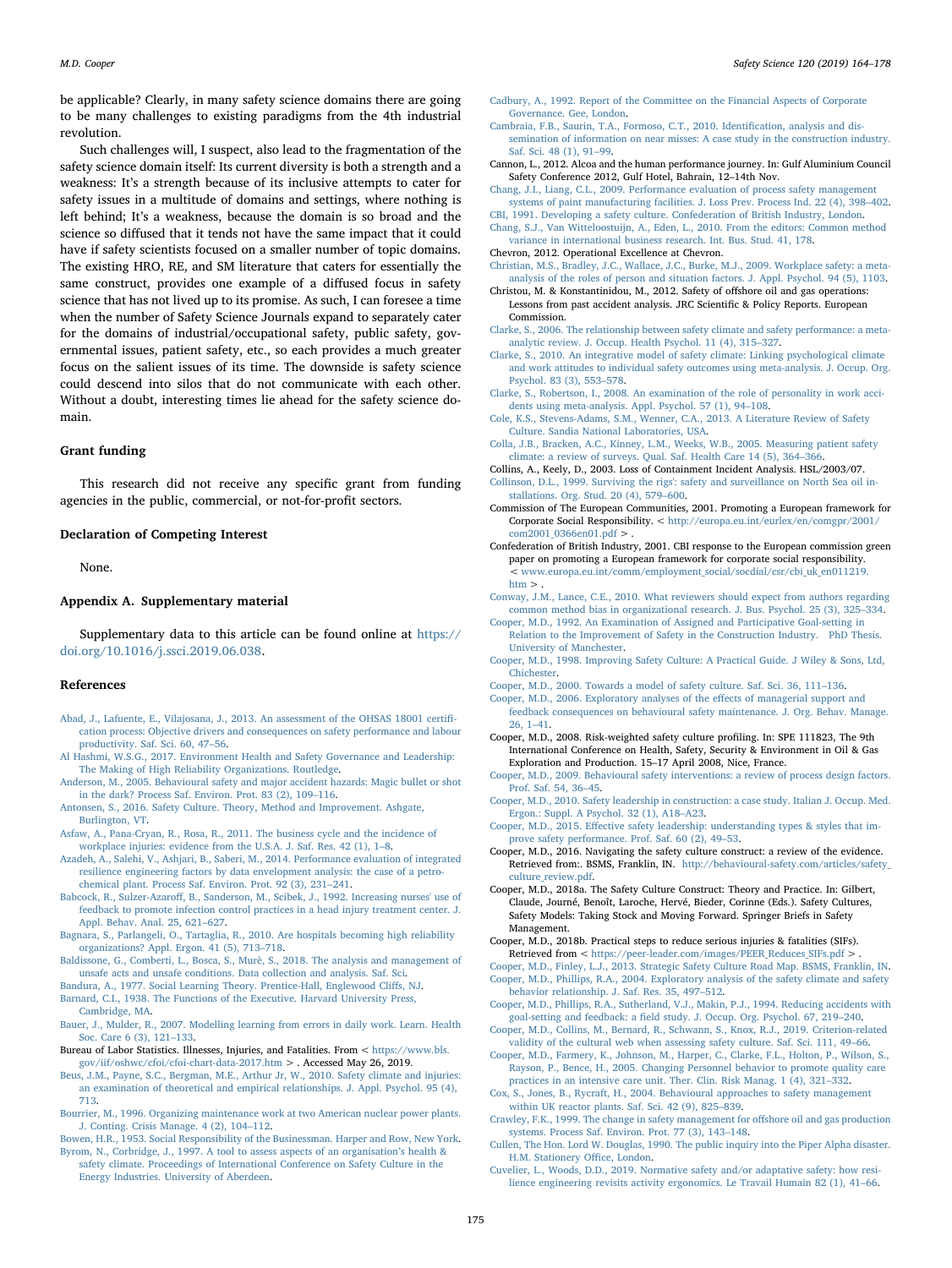<span id="page-12-54"></span>[Dahl, Ø., Kongsvik, T., 2018. Safety climate and mindful safety practices in the oil and gas](http://refhub.elsevier.com/S0925-7535(18)32007-1/h0265) [industry. J. Saf. Res. 64, 29](http://refhub.elsevier.com/S0925-7535(18)32007-1/h0265)–36.

<span id="page-12-8"></span>[Davies, R., Jones, P., Nuñez, I., 2009. The impact of the business cycle on occupational](http://refhub.elsevier.com/S0925-7535(18)32007-1/h0270) [injuries in the UK. Soc. Sci. Med. 69 \(2\), 178](http://refhub.elsevier.com/S0925-7535(18)32007-1/h0270)–182.

<span id="page-12-55"></span>[Dembe, A.E., Erickson, J.B., Delbos, R.G., Banks, S.M., 2005. The impact of overtime and](http://refhub.elsevier.com/S0925-7535(18)32007-1/h0275) [long work hours on occupational injuries and illnesses: new evidence from the United](http://refhub.elsevier.com/S0925-7535(18)32007-1/h0275) [States. Occup. Environ. Med. 62 \(9\), 588](http://refhub.elsevier.com/S0925-7535(18)32007-1/h0275)–597.

<span id="page-12-4"></span>[Deming, W.E., 1986. Out of the Crisis. Massachusetts Institute of Technology Press.](http://refhub.elsevier.com/S0925-7535(18)32007-1/h0280)

- <span id="page-12-65"></span>[Di Ciaula, A., 2018. Towards 5G communication systems: Are there health implications?](http://refhub.elsevier.com/S0925-7535(18)32007-1/h0285) [Int. J. Hyg. Environ. Health 221 \(3\), 367](http://refhub.elsevier.com/S0925-7535(18)32007-1/h0285)–375.
- [Dien, Y., Dechy, N., Guillaume, E., 2012. Accident investigation: From searching direct](http://refhub.elsevier.com/S0925-7535(18)32007-1/h0290) causes to finding in-depth causes–[Problem of analysis or/and of analyst? Saf. Sci. 50](http://refhub.elsevier.com/S0925-7535(18)32007-1/h0290) [\(6\), 1398](http://refhub.elsevier.com/S0925-7535(18)32007-1/h0290)–1407.
- <span id="page-12-32"></span>[Dyreborg, J., Mikkelsen, K.L., 2003. Evaluation of an accident investigation tool using a](http://refhub.elsevier.com/S0925-7535(18)32007-1/h0295) [safety perception maturity scale. Saf. Sci. Monit. 1, 1](http://refhub.elsevier.com/S0925-7535(18)32007-1/h0295)–9.
- Duff[, A.R., Robertson, I.T., Phillips, R.A., Cooper, M.D., 1994. Improving safety by the](http://refhub.elsevier.com/S0925-7535(18)32007-1/h0300) modifi[cation of behaviour. Constr. Manage. Econ. 12, 67](http://refhub.elsevier.com/S0925-7535(18)32007-1/h0300)–78.
- <span id="page-12-29"></span>Duff[, A.R., Robertson, I.T., Cooper, M.D., Phillips, R.A., 1993. Improving Safety on](http://refhub.elsevier.com/S0925-7535(18)32007-1/h0305) [Construction Sites by Changing Personnel Behaviour. Health and Safety Executive,](http://refhub.elsevier.com/S0925-7535(18)32007-1/h0305) [Great Britain](http://refhub.elsevier.com/S0925-7535(18)32007-1/h0305).
- <span id="page-12-56"></span>[Duncan, C.S., Khattak, A.J., Council, F.M., 1998. Applying the ordered probit model to](http://refhub.elsevier.com/S0925-7535(18)32007-1/h0310) [injury severity in truck-passenger car rear-end collisions. Transp. Res. Rec. 1635 \(1\),](http://refhub.elsevier.com/S0925-7535(18)32007-1/h0310) 63–[71](http://refhub.elsevier.com/S0925-7535(18)32007-1/h0310).
- <span id="page-12-49"></span>[Dyck, A., Lins, K.V., Roth, L., Wagner, H.F., 2018. Do institutional investors drive cor](http://refhub.elsevier.com/S0925-7535(18)32007-1/h0315)[porate social responsibility? International evidence. J. Financ. Econ](http://refhub.elsevier.com/S0925-7535(18)32007-1/h0315).
- <span id="page-12-53"></span>[Eby, L.T., Allen, T.D., Conley, K.M., Williamson, R.L., Henderson, T.G., Mancini, V.S.,](http://refhub.elsevier.com/S0925-7535(18)32007-1/h0320) [2019. Mindfulness-based training interventions for employees: a qualitative review of](http://refhub.elsevier.com/S0925-7535(18)32007-1/h0320) [the literature. Human Resour. Manage. Rev. 29 \(2\), 156](http://refhub.elsevier.com/S0925-7535(18)32007-1/h0320)–178.
- <span id="page-12-25"></span>[Enya, A., Pillay, M., Dempsey, S., 2018. A systematic review on high reliability organi](http://refhub.elsevier.com/S0925-7535(18)32007-1/h0325)[sational theory as a safety management strategy in construction. Safety 4 \(1\), 6.](http://refhub.elsevier.com/S0925-7535(18)32007-1/h0325)
- <span id="page-12-48"></span>[Evangelinos, K., Fotiadis, S., Skouloudis, A., Khan, N., Konstandakopoulou, F., Nikolaou,](http://refhub.elsevier.com/S0925-7535(18)32007-1/h0330) [I., Lundy, S., 2018. Occupational health and safety disclosures in sustainability re](http://refhub.elsevier.com/S0925-7535(18)32007-1/h0330)[ports: an overview of trends among corporate leaders. Corp. Soc. Responsib. Environ.](http://refhub.elsevier.com/S0925-7535(18)32007-1/h0330) [Manag. 25 \(5\), 961](http://refhub.elsevier.com/S0925-7535(18)32007-1/h0330)–970.
- <span id="page-12-28"></span>[Fellows, C., Mawhinney, T.C., 1997. Improving telemarketers performance in the short](http://refhub.elsevier.com/S0925-7535(18)32007-1/h0335) [run using operant concepts. J. Bus. Psychol. 11, 411](http://refhub.elsevier.com/S0925-7535(18)32007-1/h0335)–424.
- <span id="page-12-22"></span>[Fennell, D., 1988. Investigation into the King's Cross Underground Fire. Department of](http://refhub.elsevier.com/S0925-7535(18)32007-1/h0340) [Transport. HMSO, London](http://refhub.elsevier.com/S0925-7535(18)32007-1/h0340).
- <span id="page-12-33"></span>[Fernández-Muñiz, B., Montes-Peón, J.M., Vázquez-Ordás, C.J., 2009. Relation between](http://refhub.elsevier.com/S0925-7535(18)32007-1/h0345) occupational safety management and fi[rm performance. Saf. Sci. 47 \(7\), 980](http://refhub.elsevier.com/S0925-7535(18)32007-1/h0345)–991.
- [Fernández-Muñiz, B., Montes-Peón, J.M., Vázquez-Ordás, C.J., 2018. Occupational acci](http://refhub.elsevier.com/S0925-7535(18)32007-1/h0350)[dents and the economic cycle in Spain 1994](http://refhub.elsevier.com/S0925-7535(18)32007-1/h0350)–2014. Saf. Sci. 106, 273–284.
- <span id="page-12-59"></span>[Ferjencik, M., 2011. An integrated approach to the analysis of incident causes. Saf. Sci. 49](http://refhub.elsevier.com/S0925-7535(18)32007-1/h0355) [\(6\), 886](http://refhub.elsevier.com/S0925-7535(18)32007-1/h0355)–905.
- <span id="page-12-39"></span>Fleming, [M., 2001. Safety Culture Maturity Model. Report 2000/049. Health and Safety](http://refhub.elsevier.com/S0925-7535(18)32007-1/h0360) [Executive, Colegate, Norwich](http://refhub.elsevier.com/S0925-7535(18)32007-1/h0360).
- <span id="page-12-36"></span>[Flin, R., 2007. Measuring safety culture in healthcare: a case for accurate diagnosis. Saf.](http://refhub.elsevier.com/S0925-7535(18)32007-1/h0365) [Sci. 45 \(6\), 653](http://refhub.elsevier.com/S0925-7535(18)32007-1/h0365)–667.
- <span id="page-12-21"></span>[Flin, R., Mearns, K., O'Connor, P., Bryden, R., 2000. Measuring safety climate: identifying](http://refhub.elsevier.com/S0925-7535(18)32007-1/h0370) [the common features. Saf. Sci. 34 \(1](http://refhub.elsevier.com/S0925-7535(18)32007-1/h0370)–3), 177–192.
- [Flin, R., Burns, C., Mearns, K., Yule, S., Robertson, E., 2006. Measuring safety climate in](http://refhub.elsevier.com/S0925-7535(18)32007-1/h0375) [health care. Qual. Saf. Healthcare 15, 109](http://refhub.elsevier.com/S0925-7535(18)32007-1/h0375)–115.
- <span id="page-12-30"></span>[Foster, P.J., Parand, A., Bennett, J.G., 2008. Improving the safety performance of the UK](http://refhub.elsevier.com/S0925-7535(18)32007-1/h0380) [quarrying industry through a behavioural based safety intervention. J. South Afr.](http://refhub.elsevier.com/S0925-7535(18)32007-1/h0380) [Inst. Min. Metall. 108 \(11\), 683](http://refhub.elsevier.com/S0925-7535(18)32007-1/h0380)–690.
- [Frankental, P., 2001. Corporate social responsibility-a PR invention? Corporate](http://refhub.elsevier.com/S0925-7535(18)32007-1/h0385) [Commun.: An Int. J. 6 \(1\), 18](http://refhub.elsevier.com/S0925-7535(18)32007-1/h0385)–23.
- <span id="page-12-31"></span>[Gadd, S., Collins, A.M., 2002. Safety Culture: A Review of the Literature. British HSE](http://refhub.elsevier.com/S0925-7535(18)32007-1/h0390) [Health and Safety Laboratory](http://refhub.elsevier.com/S0925-7535(18)32007-1/h0390).
- <span id="page-12-10"></span>[Gallivan, S., Taxis, K., Franklin, B.D., Barber, N., 2008. Is the principle of a stable](http://refhub.elsevier.com/S0925-7535(18)32007-1/h0395) [Heinrich ratio a myth? Drug Saf. 31 \(8\), 637](http://refhub.elsevier.com/S0925-7535(18)32007-1/h0395)–642.
- [Ge, J., Xu, K., Zheng, X., Yao, X., Xu, Q., Zhang, B., 2019. The main challenges of safety](http://refhub.elsevier.com/S0925-7535(18)32007-1/h0400) [science. Saf. Sci. 118, 119](http://refhub.elsevier.com/S0925-7535(18)32007-1/h0400)–125.
- <span id="page-12-35"></span>[Gilbert, C., Journé, B., Laroche, H., Bieder, C. \(Eds.\), 2018. Safety Cultures, Safety](http://refhub.elsevier.com/S0925-7535(18)32007-1/h0405) [Models: Taking Stock and Moving Forward. Springer Briefs in Safety Management](http://refhub.elsevier.com/S0925-7535(18)32007-1/h0405).
- [Gnoni, M.G., Saleh, J.H., 2017. Near-miss management systems and observability-in](http://refhub.elsevier.com/S0925-7535(18)32007-1/h0410)[depth: Handling safety incidents and accident precursors in light of safety principles.](http://refhub.elsevier.com/S0925-7535(18)32007-1/h0410) [Saf. Sci. 91, 154](http://refhub.elsevier.com/S0925-7535(18)32007-1/h0410)–167.
- <span id="page-12-40"></span>[Goncalves Filho, A.P., Waterson, P., 2018. Maturity models and safety culture: a critical](http://refhub.elsevier.com/S0925-7535(18)32007-1/h0415) [review. Saf. Sci. 105, 192](http://refhub.elsevier.com/S0925-7535(18)32007-1/h0415)–211.
- [Goodheart, B.J., Smith, M.O., 2014. measurable outcomes of safety culture in aviation a](http://refhub.elsevier.com/S0925-7535(18)32007-1/h0420) [meta-analytic review. Int. J. Aviat., Aeronaut., Aerospace 1 \(4\)](http://refhub.elsevier.com/S0925-7535(18)32007-1/h0420).
- <span id="page-12-26"></span>[Grindle, A.C., Dickinson, A.M., Boettcher, W., 2000. Behavioral safety research in man](http://refhub.elsevier.com/S0925-7535(18)32007-1/h0425)[ufacturing settings: a review of the literature. J. Org. Behav. Manage. 20, 29](http://refhub.elsevier.com/S0925-7535(18)32007-1/h0425)–68. [Groves, W.A., Kecojevic, V.J., Komljenovic, D., 2007. Analysis of fatalities and injuries](http://refhub.elsevier.com/S0925-7535(18)32007-1/h0430)
- [involving mining equipment. J. Saf. Res. 38, 461](http://refhub.elsevier.com/S0925-7535(18)32007-1/h0430)–470.
- <span id="page-12-20"></span>[Guldenmund, F.W., 2000. The nature of safety culture: a review of theory and research.](http://refhub.elsevier.com/S0925-7535(18)32007-1/h0435) [Saf. Sci. 34, 215](http://refhub.elsevier.com/S0925-7535(18)32007-1/h0435)–257.
- <span id="page-12-38"></span><span id="page-12-15"></span>[Guldenmund, F.W., 2010. Understanding Safety Culture. Uitgeverij BOXPress, Nederland.](http://refhub.elsevier.com/S0925-7535(18)32007-1/h0440) Gyenes, Z., Wood, M.H., 2014. Lessons learned from major accidents having significant
- impact on the environment and, Institute for the Protection and Security of the Citizen, European Commission – Joint Research Centre, SYMPOSIUM SERIES NO 159 HAZARDS 24 Conference Paper · May. Conference: HAZARDS XXIV, Edinburgh.
- [Haas, E.J., Yorio, P., 2016. Exploring the state of health and safety management system](http://refhub.elsevier.com/S0925-7535(18)32007-1/h0445) [performance measurement in mining organizations. Saf. Sci. 83, 48](http://refhub.elsevier.com/S0925-7535(18)32007-1/h0445)–58.
- <span id="page-12-13"></span>[Hale, A.R., 2000. Culture's confusions. Safety Sci. 34 \(1-3\), 1](http://refhub.elsevier.com/S0925-7535(18)32007-1/h9040)–4.
- <span id="page-12-57"></span>[Hale, A., 2002. Conditions of occurrence of major and minor accidents: urban myths,](http://refhub.elsevier.com/S0925-7535(18)32007-1/h0450) [deviations and accident scenario's. Tijdschrift voor toegepaste Arbowetenschap 15](http://refhub.elsevier.com/S0925-7535(18)32007-1/h0450) [\(3\), 34](http://refhub.elsevier.com/S0925-7535(18)32007-1/h0450)–41.
- <span id="page-12-60"></span>Harms-Ringdahl, [L., 2009. Analysis of safety functions and barriers in accidents. Saf. Sci.](http://refhub.elsevier.com/S0925-7535(18)32007-1/h0455) [47 \(3\), 353](http://refhub.elsevier.com/S0925-7535(18)32007-1/h0455)–363.
- <span id="page-12-3"></span>Health and Safety Executive (HSE), 1991. Successful Health and Safety Management, HS (G)65: HMSO.
- <span id="page-12-2"></span>Health and Safety Commission (HSC), 1992. The Management of Health and Safety at Work Regulations. HSE Books.
- <span id="page-12-14"></span>[Health & Safety Commission, 1993. ACSNI Study Group on Human Factors. 3rd Report:](http://refhub.elsevier.com/S0925-7535(18)32007-1/h0460) [Organising for Safety. Health and Safety Commission, HMSO, London](http://refhub.elsevier.com/S0925-7535(18)32007-1/h0460).
- <span id="page-12-46"></span><span id="page-12-24"></span>[Health & Safety Commission, 2000. Revitalising Health & Safety. HMSO, London.](http://refhub.elsevier.com/S0925-7535(18)32007-1/h0465)
- [Health and Safety Executive, 1991. Successful Health and Safety Management \(HS\(G\)65\),](http://refhub.elsevier.com/S0925-7535(18)32007-1/h0470) fi[rst ed. HMSO, London.](http://refhub.elsevier.com/S0925-7535(18)32007-1/h0470)
- <span id="page-12-6"></span>Health & Safety Executive, 2004. HSC/E Strategy for Workplace Health and Safety in Great Britain to 2010 and beyond. HSE. [www.hse.gov.uk/aboutus/hsc/strategy.htm.](http://www.hse.gov.uk/aboutus/hsc/strategy.htm)
- <span id="page-12-7"></span>Health & Safety Executive, 2015. Evaluation of trends in RIDDOR reportable injury data reported to HSE by dutyholders pre- and post- change to over-7-day reporting.
- <span id="page-12-9"></span>RR1054, HSE Books. [Heinrich, H.W., 1931. Industrial Accident Prevention. McGraw Hill, New York](http://refhub.elsevier.com/S0925-7535(18)32007-1/h0490).
- [Hessles, A.J., Larson, E.L., 2016. Relationship between patient safety climate and stan](http://refhub.elsevier.com/S0925-7535(18)32007-1/h0495)[dard precaution adherence: a systematic review of the literature. J. Hosp. Infect. 92,](http://refhub.elsevier.com/S0925-7535(18)32007-1/h0495) 349–[362](http://refhub.elsevier.com/S0925-7535(18)32007-1/h0495).
- <span id="page-12-23"></span>Hidden, A., 1989. [Investigation into the Clapham Junction Railway Accident](http://refhub.elsevier.com/S0925-7535(18)32007-1/h0500). HMSO, Dept. of [Transport. London.](http://refhub.elsevier.com/S0925-7535(18)32007-1/h0500)
- [Hinze, J., Devenport, J.N., Giang, G., 2006. Analysis of construction worker injuries that](http://refhub.elsevier.com/S0925-7535(18)32007-1/h0505) [do not result in lost time. J. Const. Eng. Manage. 132 \(3\), 321](http://refhub.elsevier.com/S0925-7535(18)32007-1/h0505)–326.
- <span id="page-12-0"></span>[Hollnagel, E., 2014a. Is safety a subject for science? Saf. Sci. 67, 21](http://refhub.elsevier.com/S0925-7535(18)32007-1/h0510)–24.
- <span id="page-12-50"></span>[Hollnagel, E., 2014b. Safety-I and Safety-II: The Past and Future of Safety Management.](http://refhub.elsevier.com/S0925-7535(18)32007-1/h0515) [Ashgate, Farnham, UK.](http://refhub.elsevier.com/S0925-7535(18)32007-1/h0515)
- <span id="page-12-19"></span>[Hopkins, A., 2016. Quiet Outrage. The Way of a Sociologist. Wolters Kluwer CCH.](http://refhub.elsevier.com/S0925-7535(18)32007-1/h0520)
- <span id="page-12-34"></span>[Hurst, N.W., Young, S., Donald, I., Gibson, H., Muyselaar, A., 1996. Measures of safety](http://refhub.elsevier.com/S0925-7535(18)32007-1/h0525) [management performance and attitudes to safety at major hazard sites. J. Loss Prev.](http://refhub.elsevier.com/S0925-7535(18)32007-1/h0525) [Process Ind. 9 \(2\), 161](http://refhub.elsevier.com/S0925-7535(18)32007-1/h0525)–172.
- <span id="page-12-64"></span>[Hunter, J.E., Schmidt, F.L., 2014. Methods of Meta-Analysis: Correcting Error and Bias in](http://refhub.elsevier.com/S0925-7535(18)32007-1/h0530) [Research Findings, third ed. Sage.](http://refhub.elsevier.com/S0925-7535(18)32007-1/h0530)
- <span id="page-12-37"></span>IAEA, 2014. Nuclear Safety Review 2014. GC(58)/INF/3. IEAE, Vienna.
- <span id="page-12-12"></span>[Int. Atomic Energy Agency, 1991. Safety Culture. A Report by the International Nuclear](http://refhub.elsevier.com/S0925-7535(18)32007-1/h0535) [Safety Advisory Group. Safety Ser. 75-INSAG-4. IAEA, Vienna, Austria.](http://refhub.elsevier.com/S0925-7535(18)32007-1/h0535)
- <span id="page-12-5"></span>International Nuclear Safety Advisory Group, 1986. Summary Report On The Post-Accident Review Meeting On The Chernobyl Accident. Safety Series No. 75-INSAG-1. IAEA, Vienna.
- <span id="page-12-47"></span>[Idowu, S.O., Towler, B.A., 2004. A comparative study of the contents of corporate social](http://refhub.elsevier.com/S0925-7535(18)32007-1/h0550) [responsibility reports of UK companies. Manage. Environ. Qual.: An Int. J. 15 \(4\),](http://refhub.elsevier.com/S0925-7535(18)32007-1/h0550) 420–[437](http://refhub.elsevier.com/S0925-7535(18)32007-1/h0550).
- <span id="page-12-27"></span>Jessup, P.A., Stahelski, A.J., 1999. The eff[ects of a combined goal-setting, feedback and](http://refhub.elsevier.com/S0925-7535(18)32007-1/h0555) [incentive intervention on job performance in a manufacturing environment. J. Org.](http://refhub.elsevier.com/S0925-7535(18)32007-1/h0555) [Behav. Manage. 19, 5](http://refhub.elsevier.com/S0925-7535(18)32007-1/h0555)–26.
- <span id="page-12-17"></span>[Johnson, W.G., 1973. MORT Oversight and Risk Tree, SAN 821](http://refhub.elsevier.com/S0925-7535(18)32007-1/h0560)–2. U.S. Atomic Energy [Commission.](http://refhub.elsevier.com/S0925-7535(18)32007-1/h0560)
- <span id="page-12-44"></span>[Jones, P., Comfort, D., Hillier, D., 2006. Corporate social responsibility and the UK](http://refhub.elsevier.com/S0925-7535(18)32007-1/h0565) [construction industry. J. Corporate Real Estate 8 \(3\), 134](http://refhub.elsevier.com/S0925-7535(18)32007-1/h0565)–150.
- <span id="page-12-45"></span>[Khan, N., Ahmad, I., Ilyas, M., 2018. Impact of ethical leadership on organizational safety](http://refhub.elsevier.com/S0925-7535(18)32007-1/h0570) [performance: the mediating role of safety culture and safety consciousness. Ethics](http://refhub.elsevier.com/S0925-7535(18)32007-1/h0570) [Behav. 1](http://refhub.elsevier.com/S0925-7535(18)32007-1/h0570)–16.
- <span id="page-12-58"></span>[Kines, P., 2002. Construction workers' falls through roofs: fatal versus serious injuries. J.](http://refhub.elsevier.com/S0925-7535(18)32007-1/h0575) [Saf. Res. 33 \(2\), 195](http://refhub.elsevier.com/S0925-7535(18)32007-1/h0575)–208.
- <span id="page-12-16"></span>Komaki, [J., Barwick, K.D., Scott, L.R., 1978. Behavioral approach to occupational safety:](http://refhub.elsevier.com/S0925-7535(18)32007-1/h0580) [pinpointing and reinforcing safe performance in a food manufacturing plant. J. Appl.](http://refhub.elsevier.com/S0925-7535(18)32007-1/h0580) [Psychol. 63, 424](http://refhub.elsevier.com/S0925-7535(18)32007-1/h0580)–445.
- <span id="page-12-43"></span>[Kolk, A., 2004. A decade of sustainability reporting: developments and signi](http://refhub.elsevier.com/S0925-7535(18)32007-1/h9120)ficance.

[International Journal of environmental and sustainable Development. 3 \(1\), 51](http://refhub.elsevier.com/S0925-7535(18)32007-1/h9120)–64. [Koskela, M., 2014. Occupational health and safety in corporate social responsibility re](http://refhub.elsevier.com/S0925-7535(18)32007-1/h0585)[ports. Saf. Sci. 68, 294](http://refhub.elsevier.com/S0925-7535(18)32007-1/h0585)–308.

- <span id="page-12-63"></span>Krause, T., 2012. New perspectives in fatality and serious injury prevention. Presentation at Fatality Prevention Forum 2012, Coraopolis, PA, USA.
- <span id="page-12-61"></span>Krause, T., Murray, G., 2012. On the Prevention of Serious Injuries and Fatalities. Presentation at Fatality Prevention Forum 2012, Coraopolis, PA, USA.
- [Kreps, T.J., 1940. Measurement of the social performance of business. In An investigation](http://refhub.elsevier.com/S0925-7535(18)32007-1/h0600) [of concentration of economic power for the temporary national economic committee](http://refhub.elsevier.com/S0925-7535(18)32007-1/h0600) [\(Monograph No. 7\). U.S. Government Printing O](http://refhub.elsevier.com/S0925-7535(18)32007-1/h0600)ffice, Washington, DC.
- <span id="page-12-42"></span>[Kyriakidis, M., Hirsch, R., Majumdar, A., 2012. Metro railway safety: an analysis of ac](http://refhub.elsevier.com/S0925-7535(18)32007-1/h0605)[cident precursors. Saf. Sci. 50 \(7\), 1535](http://refhub.elsevier.com/S0925-7535(18)32007-1/h0605)–1548.
- <span id="page-12-52"></span>Langer, E.J., 1989. Mindfulness. Addison-Wesley/Addison Wesley Longman.
- <span id="page-12-1"></span>[Le Coze, J.C., 2013. The foundations of safety science. Saf. Sci. 67, 1](http://refhub.elsevier.com/S0925-7535(18)32007-1/h0610)–5.
- <span id="page-12-51"></span>[Le Coze, J.C., 2016. Vive la diversité! High reliability organisation \(HRO\) and resilience](http://refhub.elsevier.com/S0925-7535(18)32007-1/h0615) [engineering \(RE\). Saf. Sci](http://refhub.elsevier.com/S0925-7535(18)32007-1/h0615).
- <span id="page-12-41"></span><span id="page-12-11"></span>[Le Coze, J.C., 2019. How safety culture can make us think. Saf. Sci. 118, 221](http://refhub.elsevier.com/S0925-7535(18)32007-1/h0620)–229. [Lawrie, M., Parker, D., Hudson, P., 2006. Investigating employee perceptions of a fra-](http://refhub.elsevier.com/S0925-7535(18)32007-1/h0625)
- <span id="page-12-62"></span>[mework of safety culture maturity. Saf. Sci. 44 \(3\), 259](http://refhub.elsevier.com/S0925-7535(18)32007-1/h0625)–276. [Lay, A.M., Saunders, R., Lifshen, M., Breslin, F.C., Lamontagne, A.D., Tompa, E., Smith,](http://refhub.elsevier.com/S0925-7535(18)32007-1/h0630)
- [P.M., 2017. The relationship between occupational health and safety vulnerability](http://refhub.elsevier.com/S0925-7535(18)32007-1/h0630) [and workplace injury. Saf. Sci. 94, 85](http://refhub.elsevier.com/S0925-7535(18)32007-1/h0630)–93.
- <span id="page-12-18"></span>[Lee, T., Harrison, K., 2000. Assessing safety culture in nuclear power stations. Saf. Sci. 30,](http://refhub.elsevier.com/S0925-7535(18)32007-1/h0635) 61–[97](http://refhub.elsevier.com/S0925-7535(18)32007-1/h0635).
- Lefranc, G., Guarnieri, F., Rallo, J.M., Garbolino, E., Textoris, R., 2012. Does the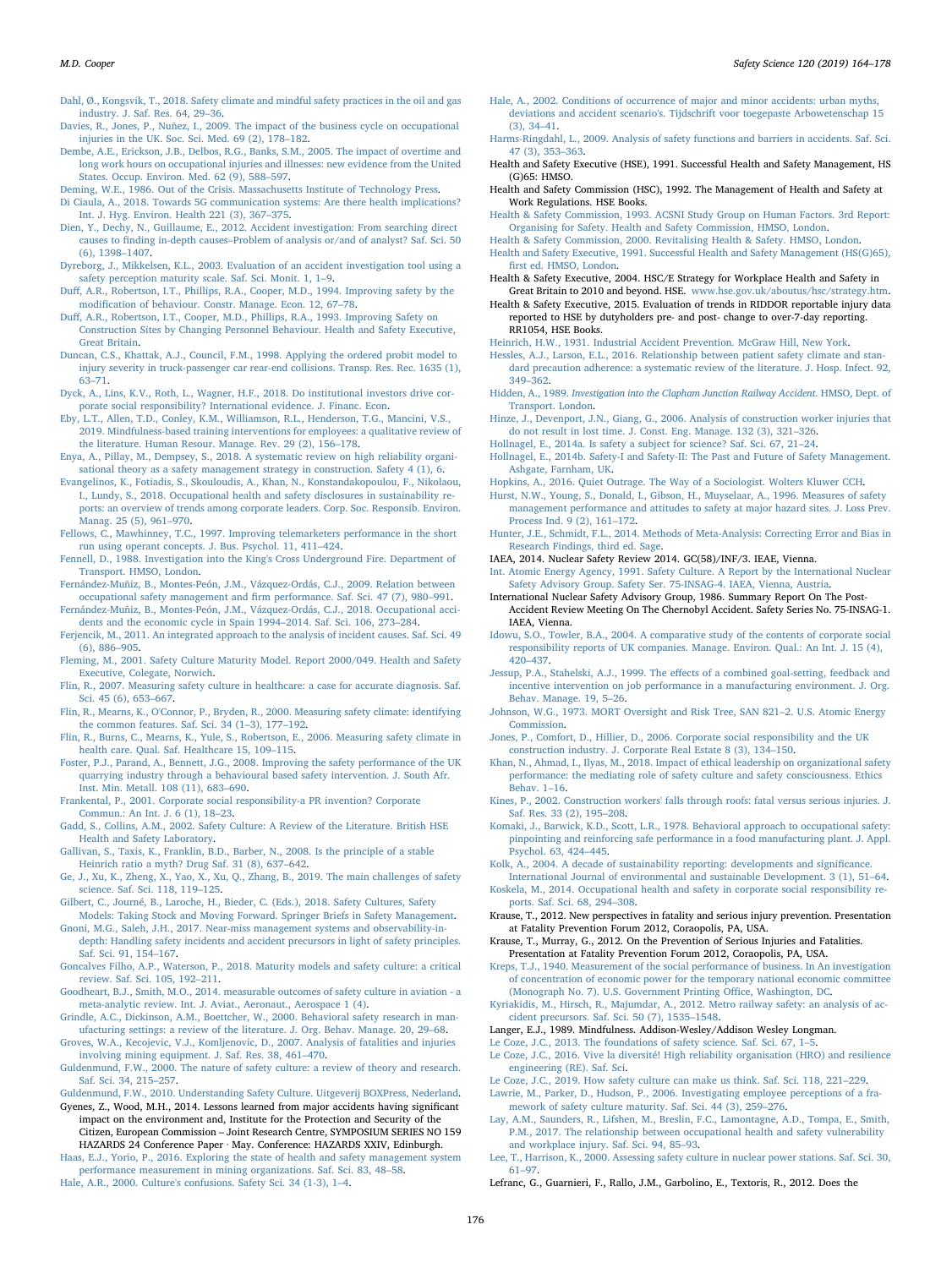management of regulatory compliance and occupational risk have an impact on safety culture? In: PSAM11 & ESREL 2012: vol. 8, pp. 6514–6523.<br>Leitão, S., Greiner, B.A., 2015. Organisational safety climate and occur

- ., Greiner, B.A., 2015. Organisational safety climate and occupational accidents [and injuries: an epidemiology-based systematic review. Work Stress 1](http://refhub.elsevier.com/S0925-7535(18)32007-1/h0645)–20.
- <span id="page-13-29"></span>[Liao, H., Arvey, R.D., Butler, R.J., Nutting, S.M., 2001. Correlates of work injury fre](http://refhub.elsevier.com/S0925-7535(18)32007-1/h0650)quency and duration among firefi[ghters. J. Occup. Health Psychol. 6 \(3\), 229.](http://refhub.elsevier.com/S0925-7535(18)32007-1/h0650) [Lind, S., 2008. Types and sources of fatal and severe non-fatal accidents in industrial](http://refhub.elsevier.com/S0925-7535(18)32007-1/h0655)
- <span id="page-13-1"></span>[maintenance. Int. J. Ind. Ergon. 38 \(11](http://refhub.elsevier.com/S0925-7535(18)32007-1/h0655)–12), 927–933. Lingard, H., Wakefield, R., Blismas, N., 2013. If you cannot measure it, you cannot im-
- prove it: Measuring health and safety performance in the construction industry. In: January 2013, 19th Triennial CIB World Building Congress, Brisbane, Aus.
- <span id="page-13-26"></span>[Locke, E.A., Latham, G.P., 1990. A Theory of Goal Setting & Task Performance. Prentice-](http://refhub.elsevier.com/S0925-7535(18)32007-1/h0665)[Hall Inc](http://refhub.elsevier.com/S0925-7535(18)32007-1/h0665).
- [Lööw, J., Nygren, M., 2019. Initiatives for increased safety in the Swedish mining in](http://refhub.elsevier.com/S0925-7535(18)32007-1/h0670)[dustry: studying 30 years of improved accident rates. Saf. Sci. 117, 437](http://refhub.elsevier.com/S0925-7535(18)32007-1/h0670)–446.
- <span id="page-13-15"></span>[Lund, J., Aarø, L.E., 2004. Accident prevention. Presentation of a model placing emphasis](http://refhub.elsevier.com/S0925-7535(18)32007-1/h0675) [on human, structural and cultural factors. Saf. Sci. 42 \(4\), 271](http://refhub.elsevier.com/S0925-7535(18)32007-1/h0675)–324.
- <span id="page-13-36"></span>Mansley, M., 2002. Health and safety indicator for institutional investors. A report to the health and safety executive. Claros Consulting.
- <span id="page-13-6"></span>[Manuele, F.A., 2008. Serious injuries & fatalities: a call for a new focus on their pre](http://refhub.elsevier.com/S0925-7535(18)32007-1/h0680)[vention. Prof. Saf. 53 \(12\), 32](http://refhub.elsevier.com/S0925-7535(18)32007-1/h0680)–39.
- <span id="page-13-5"></span>[Manuele, F.A., 2011. Reviewing Heinrich: dislodging two myths from the practice of](http://refhub.elsevier.com/S0925-7535(18)32007-1/h0685) [safety. Prof. Saf. 56 \(10\), 52](http://refhub.elsevier.com/S0925-7535(18)32007-1/h0685)–61.
- Marsh, T.W., Robertson, I.T., Duff[, A.R., Phillips, R.A., Cooper, M.D., Weyman, A., 1995.](http://refhub.elsevier.com/S0925-7535(18)32007-1/h0690) [Improving safety behaviour using goal setting and feedback. Leadership Org.](http://refhub.elsevier.com/S0925-7535(18)32007-1/h0690) [Develop. J. 16 \(1\), 5](http://refhub.elsevier.com/S0925-7535(18)32007-1/h0690)–12.
- Marsh, T., Davies, R., Phillips, R., Duff[, R., Robertson, I., Weyman, A., Cooper, M.D.,](http://refhub.elsevier.com/S0925-7535(18)32007-1/h0695) [1998. The role of management commitment in determining the success of a beha](http://refhub.elsevier.com/S0925-7535(18)32007-1/h0695)[vioural safety intervention. J.-Inst. of Occup. Saf. Health 2, 45](http://refhub.elsevier.com/S0925-7535(18)32007-1/h0695)–56.
- <span id="page-13-4"></span>[Marshall, P., Hirmas, A., Singer, M., 2018. Heinrich's pyramid and occupational safety: a](http://refhub.elsevier.com/S0925-7535(18)32007-1/h0700) [statistical validation methodology. Saf. Sci. 101, 180](http://refhub.elsevier.com/S0925-7535(18)32007-1/h0700)–189.
- <span id="page-13-52"></span>[Martin, D.K., Black, A., 2015. Preventing serious injuries and fatalities: study reveals](http://refhub.elsevier.com/S0925-7535(18)32007-1/h0705) [precursors and paradigms. Prof. Saf. 60 \(09\), 35](http://refhub.elsevier.com/S0925-7535(18)32007-1/h0705)–43.
- [Martin, D.K., Spigener, J.B., 2018. Bending the SIF curve: American families deserve a](http://refhub.elsevier.com/S0925-7535(18)32007-1/h0710) [new OSHA legacy. Prof. Saf. 63 \(8\), 53](http://refhub.elsevier.com/S0925-7535(18)32007-1/h0710)–55.
- <span id="page-13-38"></span>Mathis A. Corporate social responsibility in the UK, the Netherlands and Germany: Theory and forerunners. In: 12 th International Conference of Greening of Industry Network Hong Kong 2004 Nov 7.
- <span id="page-13-39"></span>Matten D, Moon J. "Implicit" and "explicit" CSR: A conceptual framework for a comparative understanding of corporate social responsibility. Academy of management Review. 2008 Apr;33(2):404-24.
- <span id="page-13-3"></span>Massachusetts Department of Public Health. Inpatient Hospitalizations for Work‐Related Injuries and Illnesses in Massachusetts, 1996–2000. Occupational Health Surveillance, Boston, p. 86. 2005. Technical Report OHSP‐0501.
- Massachusetts Department of Public Health. Emergency Department Visits for Work‐Related Injuries and Illnesses in Massachusetts, 2001–2002. Occupational Health Surveillance, Boston, p. 52. 2007. Technical Report OHSP‐0701.
- <span id="page-13-0"></span>[Maynard, A.D., 2015. Navigating the fourth industrial revolution. Nat. Nanotechnol. 10](http://refhub.elsevier.com/S0925-7535(18)32007-1/h0725) [\(12\), 1005.](http://refhub.elsevier.com/S0925-7535(18)32007-1/h0725)
- [Mearns, K., Whitaker, S.M., Flin, R., 2003. Safety climate, safety management practice](http://refhub.elsevier.com/S0925-7535(18)32007-1/h0730) and safety performance in off[shore environments. Saf. Sci. 41 \(2003\), 641](http://refhub.elsevier.com/S0925-7535(18)32007-1/h0730)–680.
- [Nascimento, F.A., Majumdar, A., Ochieng, W.Y., 2013. Investigating the truth of](http://refhub.elsevier.com/S0925-7535(18)32007-1/h0735) Heinrich's pyramid in off[shore helicopter transportation. Transp. Res. Rec. 2336 \(1\),](http://refhub.elsevier.com/S0925-7535(18)32007-1/h0735) 105–[116](http://refhub.elsevier.com/S0925-7535(18)32007-1/h0735).
- <span id="page-13-49"></span>National Commission on the BP Deepwater Horizon Oil Spill and Offshore Drilling, 2011. Deep water: The Gulf Oil Disaster and the Future of Offshore Drilling. Report to the President, BP Oil Spill Commission Report.
- National Council on Compensation Insurance (NCCI), 2006. The remarkable story of declining frequency—down 30% in the past decade [video]. Boca Raton, FL.
- <span id="page-13-17"></span>[Nielsen, K.J., 2014. Improving safety culture through the health and safety organization:](http://refhub.elsevier.com/S0925-7535(18)32007-1/h0750) [a case study. J. Saf. Res. 48, 7](http://refhub.elsevier.com/S0925-7535(18)32007-1/h0750)–17.
- O'Connor, P., O'[Dea, A., Kennedy, Q., Buttrey, S.E., 2011. Measuring safety climate in](http://refhub.elsevier.com/S0925-7535(18)32007-1/h0760) [aviation: a review and recommendations for the future. Saf. Sci. 49 \(2\), 128](http://refhub.elsevier.com/S0925-7535(18)32007-1/h0760)–138.
- <span id="page-13-43"></span>O'[Neill, S., Flanagan, J., Clarke, K., 2016. Safewash! Risk attenuation and the \(Mis\) re](http://refhub.elsevier.com/S0925-7535(18)32007-1/h0765)[porting of corporate safety performance to investors. Saf. Sci. 83, 114](http://refhub.elsevier.com/S0925-7535(18)32007-1/h0765)–130.
- <span id="page-13-22"></span>Orpen, C., 1978. Eff[ects of bonuses for attendance on absenteeism of industrial workers.](http://refhub.elsevier.com/S0925-7535(18)32007-1/h0770) [J. Org. Behav. Manage. 1, 118](http://refhub.elsevier.com/S0925-7535(18)32007-1/h0770)–124.
- <span id="page-13-23"></span>[Oswald, D., Sherratt, F., Smith, S., 2018. Problems with safety observation reporting: a](http://refhub.elsevier.com/S0925-7535(18)32007-1/h0780) [construction industry case study. Saf. Sci. 107, 35](http://refhub.elsevier.com/S0925-7535(18)32007-1/h0780)–45.
- <span id="page-13-30"></span>[Paas, Õ., Reinhold, K., Tint, P., 2015. OHSAS 18001 contribution to real and formal safety](http://refhub.elsevier.com/S0925-7535(18)32007-1/h0785) [elements in safety management system in manufacturing. Agron. Res. 13 \(5\),](http://refhub.elsevier.com/S0925-7535(18)32007-1/h0785) [1260](http://refhub.elsevier.com/S0925-7535(18)32007-1/h0785)–1274.
- <span id="page-13-25"></span>[Payne, S.C., Bergman, M.E., Beus, J.M., Rodríguez, J.M., Henning, J.B., 2009. Safety](http://refhub.elsevier.com/S0925-7535(18)32007-1/h0790) [climate: leading or lagging indicator of safety outcomes? J. Loss Prev. Process Ind. 22](http://refhub.elsevier.com/S0925-7535(18)32007-1/h0790) [\(6\), 735](http://refhub.elsevier.com/S0925-7535(18)32007-1/h0790)–739.
- <span id="page-13-28"></span>[Paulhaus, D.L., 1989. Social desirability responding: some new solutions to old problems.](http://refhub.elsevier.com/S0925-7535(18)32007-1/h0795) [In: Buss, D.M., Cantor, N. \(Eds.\), Personality Psychology: Recent Trends and](http://refhub.elsevier.com/S0925-7535(18)32007-1/h0795) [Emerging Dimensions. Springer, New York, pp. 201](http://refhub.elsevier.com/S0925-7535(18)32007-1/h0795)–209.
- <span id="page-13-11"></span>[Perrow, C., 1984. Normal Accidents: Living with High-Risk Technologies. Basic Books,](http://refhub.elsevier.com/S0925-7535(18)32007-1/h0800) [New York.](http://refhub.elsevier.com/S0925-7535(18)32007-1/h0800)
- <span id="page-13-50"></span>[Petersen, D.C., 1989. Techniques of safety management. A Systems Approach, third ed.](http://refhub.elsevier.com/S0925-7535(18)32007-1/h0805) [Aloray Goshen, New York](http://refhub.elsevier.com/S0925-7535(18)32007-1/h0805).
- <span id="page-13-47"></span>[Petersen, D., 1998. Safety Management, second ed. ASSE, Des Plaines, IL.](http://refhub.elsevier.com/S0925-7535(18)32007-1/h0810)
- Phillips, [R.A., Cooper, M.D., Sutherland, V.J., Makin, P.J., 1993. A question of safety](http://refhub.elsevier.com/S0925-7535(18)32007-1/h0815) [climate: measuring perceptions of the working environment. J. Health Saf. 9](http://refhub.elsevier.com/S0925-7535(18)32007-1/h0815).
- <span id="page-13-46"></span>[Pless, I.B., 2006. A brief history of injury and accident prevention publications. Injury](http://refhub.elsevier.com/S0925-7535(18)32007-1/h0820)

[Prevent. 12 \(2\), 65](http://refhub.elsevier.com/S0925-7535(18)32007-1/h0820)–66.

- [Pluye, P., Hong, Q.N., 2014. Combining the power of stories and the power of numbers:](http://refhub.elsevier.com/S0925-7535(18)32007-1/h0825) [mixed methods research and mixed studies reviews. Annu. Rev. Public Health](http://refhub.elsevier.com/S0925-7535(18)32007-1/h0825).
- <span id="page-13-27"></span>Podsakoff[, P.M., MacKenzie, S.B., Lee, J.Y., Podsako](http://refhub.elsevier.com/S0925-7535(18)32007-1/h0830)ff, N.P., 2003. Common method [biases in behavioral research: a critical review of the literature and recommended](http://refhub.elsevier.com/S0925-7535(18)32007-1/h0830) [remedies. J. Appl. Psychol. 88 \(5\), 879](http://refhub.elsevier.com/S0925-7535(18)32007-1/h0830)–903.
- Robertson, I.T., Duff, A.R., Phillips, R.A., Cooper, M.D., 1999. Improving safety on construction sites by changing personnel behaviour. Report Series CRR229/99. Health and Safety Executive, Merseyside, UK.
- <span id="page-13-12"></span>[Rasmussen, J., 1982. Human errors. A taxonomy for describing human malfunction in](http://refhub.elsevier.com/S0925-7535(18)32007-1/h0835) [industrial installations. J. Occup. Accid. 4 \(2](http://refhub.elsevier.com/S0925-7535(18)32007-1/h0835)–4), 311–333.
- [Rautiainen, R.H., Ledolter, J., Donham, K.J., Ohsfeldt, R.L., Zwerling, C., 2009. Risk](http://refhub.elsevier.com/S0925-7535(18)32007-1/h0840) [factors for serious injury in Finnish agriculture. Am. J. Ind. Med. 52 \(5\), 419](http://refhub.elsevier.com/S0925-7535(18)32007-1/h0840)–428.
- <span id="page-13-37"></span>[Rawlinson, F., Farrell, P., 2010. UK construction industry site health and safety man](http://refhub.elsevier.com/S0925-7535(18)32007-1/h9445)[agement: an examination of promotional web material as an indicator of current](http://refhub.elsevier.com/S0925-7535(18)32007-1/h9445) [direction. Construct. Innovat. 10 \(4\), 435](http://refhub.elsevier.com/S0925-7535(18)32007-1/h9445)–446.
- <span id="page-13-7"></span>[Reason, J., 1990. Human Error. Cambridge University Press, New York.](http://refhub.elsevier.com/S0925-7535(18)32007-1/h0845)
- [Reason, J., 1995. A systems approach to organizational error. Ergonomics 38 \(8\),](http://refhub.elsevier.com/S0925-7535(18)32007-1/h0850) 1708–[1721](http://refhub.elsevier.com/S0925-7535(18)32007-1/h0850).
- <span id="page-13-8"></span>[Reason, J., 1997. Managing the Risks of Organizational Accidents. Ashgate Publishing](http://refhub.elsevier.com/S0925-7535(18)32007-1/h0855) [Ltd, Aldershot, Hants](http://refhub.elsevier.com/S0925-7535(18)32007-1/h0855).
- <span id="page-13-14"></span>[Reason, J., 1998. Achieving a safe culture: theory and practice. Work Stress 12 \(3\),](http://refhub.elsevier.com/S0925-7535(18)32007-1/h0860) 293–[306](http://refhub.elsevier.com/S0925-7535(18)32007-1/h0860).
- <span id="page-13-19"></span><span id="page-13-18"></span>[Reason, J., 2000. Human error: models and management. Bmj 320 \(7237\), 768](http://refhub.elsevier.com/S0925-7535(18)32007-1/h9150)–770. [Reinach, S., Viale, A., 2006. Application of a human error framework to conduct train](http://refhub.elsevier.com/S0925-7535(18)32007-1/h0865)
- <span id="page-13-2"></span>[accident/incident investigations. Accid. Anal. Prev. 38 \(2\), 396](http://refhub.elsevier.com/S0925-7535(18)32007-1/h0865)–406. [RIDDOR, 1995. Reporting of Injuries, Diseases and Dangerous Occurrences Regulations.](http://refhub.elsevier.com/S0925-7535(18)32007-1/h0870) [HMSO.](http://refhub.elsevier.com/S0925-7535(18)32007-1/h0870)
- [Roberts, K.H., 1990. Some characteristics of high-reliability organizations. Organ. Sci. 1,](http://refhub.elsevier.com/S0925-7535(18)32007-1/h0875) 160–[177](http://refhub.elsevier.com/S0925-7535(18)32007-1/h0875).
- <span id="page-13-31"></span>Robertson, I.T., Duff[, A.R., Marsh, T.W., Phillips, R.A., Weyman, A.K., Cooper, M.D.,](http://refhub.elsevier.com/S0925-7535(18)32007-1/h0880) [1999. Improving Safety on Construction Sites by Changing Personnel Behaviour:](http://refhub.elsevier.com/S0925-7535(18)32007-1/h0880) [Phase 2. HSE Books, Sudbury.](http://refhub.elsevier.com/S0925-7535(18)32007-1/h0880)
- [Roca, L.C., Searcy, C., 2012. An analysis of indicators disclosed in corporate sustainability](http://refhub.elsevier.com/S0925-7535(18)32007-1/h0885) [reports. J. Cleaner Prod. 20 \(1\), 103](http://refhub.elsevier.com/S0925-7535(18)32007-1/h0885)–118.
- <span id="page-13-53"></span>[Roe, T.H., Hollars, L., Marinan, C., 2011. Establishing a Lessons Learned Program. Center](http://refhub.elsevier.com/S0925-7535(18)32007-1/h0890) [for Army Lessons Learned, KS USA.](http://refhub.elsevier.com/S0925-7535(18)32007-1/h0890)
- Saji, G., 2003. Safety goals in '[risk-informed, performance-based](http://refhub.elsevier.com/S0925-7535(18)32007-1/h0895)' regulation. Reliab. Eng. [Syst. Saf. 80 \(2\), 163](http://refhub.elsevier.com/S0925-7535(18)32007-1/h0895)–172.
- <span id="page-13-16"></span>[Schein, E.H., 1992. Organisational Culture and Leadership, second ed. Jossey-Bass, San](http://refhub.elsevier.com/S0925-7535(18)32007-1/h0900) [Francisco](http://refhub.elsevier.com/S0925-7535(18)32007-1/h0900).
- Schwab, K., 2017. The fourth industrial revolution. Currency.
- Shafique, M., Rafi[q, M., 2019. An overview of construction occupational accidents in](http://refhub.elsevier.com/S0925-7535(18)32007-1/h0910) [Hong Kong: a recent trend and future perspectives. Appl. Sci. 9 \(10\), 2069.](http://refhub.elsevier.com/S0925-7535(18)32007-1/h0910)
- <span id="page-13-33"></span>[Shannon, H.S., Mayr, J., Haines, T., 1997. Overview of the relationship between orga](http://refhub.elsevier.com/S0925-7535(18)32007-1/h0915)[nizational and workplace factors and injury rates. Saf. Sci. 26, 201](http://refhub.elsevier.com/S0925-7535(18)32007-1/h0915)–217.
- <span id="page-13-24"></span>[Smith, G.S., Huanga, Y.H., Ho, M., Chen, P.Y., 2006. The relationship between safety](http://refhub.elsevier.com/S0925-7535(18)32007-1/h0920) [climate and injury rates across industries: the need to adjust for injury hazards. Accid.](http://refhub.elsevier.com/S0925-7535(18)32007-1/h0920) [Anal. Prev. 38, 556](http://refhub.elsevier.com/S0925-7535(18)32007-1/h0920)–562.
- Sulzer-Azaroff[, B., 1978. Behavioral ecology and accident prevention. J. Org. Behav.](http://refhub.elsevier.com/S0925-7535(18)32007-1/h0925) [Manage. 2, 11](http://refhub.elsevier.com/S0925-7535(18)32007-1/h0925)–44.
- <span id="page-13-41"></span>[Sowden, P., Sinha, S., 2005. Promoting Health and Safety as a Key Goal of the Corporate](http://refhub.elsevier.com/S0925-7535(18)32007-1/h0930) [Social Responsibility Agenda. Health and Safety Executive, Norwich \(UK\)](http://refhub.elsevier.com/S0925-7535(18)32007-1/h0930).
- <span id="page-13-48"></span>[Tixier, A.J.P., Hallowell, M.R., Rajagopalan, B., Bowman, D., 2016. Automated content](http://refhub.elsevier.com/S0925-7535(18)32007-1/h0935) [analysis for construction safety: a natural language processing system to extract](http://refhub.elsevier.com/S0925-7535(18)32007-1/h0935) [precursors and outcomes from unstructured injury reports. Autom. Constr. 62, 45](http://refhub.elsevier.com/S0925-7535(18)32007-1/h0935)–56.
- <span id="page-13-42"></span>[Tsalis, T.A., Stylianou, M.S., Nikolaou, I.E., 2018. Evaluating the quality of corporate](http://refhub.elsevier.com/S0925-7535(18)32007-1/h0940) [social responsibility reports: the case of occupational health and safety disclosures.](http://refhub.elsevier.com/S0925-7535(18)32007-1/h0940) [Saf. Sci. 109, 313](http://refhub.elsevier.com/S0925-7535(18)32007-1/h0940)–323.
- <span id="page-13-40"></span>[Turnbull Report, 1999. Internal Control: Guidance for Directors on the Combined Code.](http://refhub.elsevier.com/S0925-7535(18)32007-1/h0945) [Institute of Chartered Accountants in England & Wales.](http://refhub.elsevier.com/S0925-7535(18)32007-1/h0945)
- <span id="page-13-32"></span>[Tzannatos, E., Kokotos, D., 2009. Analysis of accidents in Greek shipping during the pre](http://refhub.elsevier.com/S0925-7535(18)32007-1/h9160)[and post-ISM period. Marine Policy 33 \(4\), 679](http://refhub.elsevier.com/S0925-7535(18)32007-1/h9160)–684.
- <span id="page-13-13"></span>[U.S. Nuclear Regulatory Commission, 1975. Reactor Safety Study, WASH-1400. Nuclear](http://refhub.elsevier.com/S0925-7535(18)32007-1/h0950) [Regulatory Commission, Washington, DC.](http://refhub.elsevier.com/S0925-7535(18)32007-1/h0950)
- <span id="page-13-20"></span>[Van Dyck, C., Frese, M., Baer, M., Sonnentag, S., 2005. Organizational error management](http://refhub.elsevier.com/S0925-7535(18)32007-1/h0955) [culture and its impact on performance: a two-study replication. J. Appl. Psychol. 90](http://refhub.elsevier.com/S0925-7535(18)32007-1/h0955) [\(6\), 1228](http://refhub.elsevier.com/S0925-7535(18)32007-1/h0955).
- <span id="page-13-35"></span>Vogus, T.J., Sutcliff[e, K.M., 2007. The Safety Organizing Scale: development and vali](http://refhub.elsevier.com/S0925-7535(18)32007-1/h1065)[dation of a behavioral measure of safety culture in hospital nursing units. Medical](http://refhub.elsevier.com/S0925-7535(18)32007-1/h1065) [Care 46](http://refhub.elsevier.com/S0925-7535(18)32007-1/h1065)–54.
- <span id="page-13-45"></span>Vogus, T.J., Sutcliff[e, K.M., Weick, K.E., 2010. Doing no harm: enabling, enacting, and](http://refhub.elsevier.com/S0925-7535(18)32007-1/h9170) [elaborating a culture of safety in health care. Acad. Manage. Perspect. 24 \(4\), 60](http://refhub.elsevier.com/S0925-7535(18)32007-1/h9170)–77.
- <span id="page-13-9"></span>Vu, T., De Cieri, H., 2014. Safety culture and safety climate definitions suitable for a regulator: A systematic literature review. Research report 0414‐060‐R2C. Monash University.
- <span id="page-13-51"></span>[Wachter, J.K., Ferguson, L.H., 2013. Fatality prevention:](http://refhub.elsevier.com/S0925-7535(18)32007-1/h0960) findings from the 2012 forum. [Prof. Saf. 58 \(7\), 41](http://refhub.elsevier.com/S0925-7535(18)32007-1/h0960)–49.
- <span id="page-13-10"></span>[Waring, A.E., 1996. Safety Management Systems. Chapman & Hall, London.](http://refhub.elsevier.com/S0925-7535(18)32007-1/h0965)
- <span id="page-13-44"></span>Weick, K.E., Sutcliff[e, K.M., Obstfeld, D., 2008. Organizing for high reliability: processes](http://refhub.elsevier.com/S0925-7535(18)32007-1/h0970) [of collective mindfulness. Crisis Manage. 3 \(1\), 81](http://refhub.elsevier.com/S0925-7535(18)32007-1/h0970)–123.
- <span id="page-13-21"></span>[Welsh, D.H., Bernstein, D.J., Luthans, F., 1992. Application of the premack principle of](http://refhub.elsevier.com/S0925-7535(18)32007-1/h0975) [reinforcement to the quality performance of service employees. J. Org. Behav.](http://refhub.elsevier.com/S0925-7535(18)32007-1/h0975) [Manage. 13, 9](http://refhub.elsevier.com/S0925-7535(18)32007-1/h0975)–32.
- <span id="page-13-34"></span>Wiegmann, [D.A., Zhang, H., Von Thaden, T.L., Sharma, G., Gibbons, A.M., 2004. Safety](http://refhub.elsevier.com/S0925-7535(18)32007-1/h0980) [culture: an integrative review. Int. J. Aviat. Psychol. 14 \(2\), 117](http://refhub.elsevier.com/S0925-7535(18)32007-1/h0980)–134.